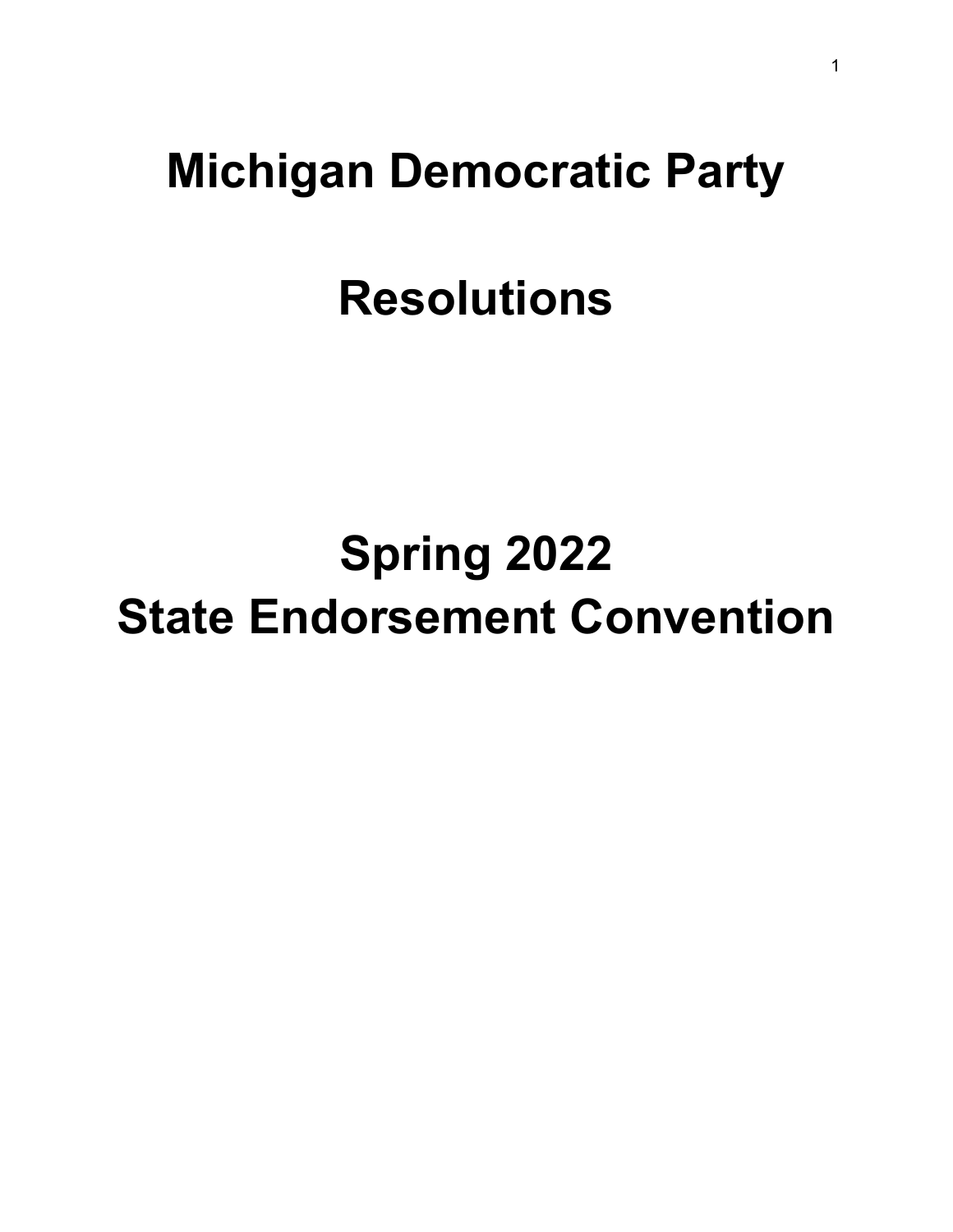| <b>RESOLUTION IN SUPPORT OF</b><br>THE WILL OF THE PEOPLE                                                       | 4              |
|-----------------------------------------------------------------------------------------------------------------|----------------|
| <b>RESOLUTION IN SUPPORT OF</b><br>THE MEDICARE FOR ALL ACT                                                     | 5              |
| <b>RESOLUTION CONDEMNING RUSSIA</b>                                                                             | $\overline{7}$ |
| <b>RESOLUTION URGING AMERICANS TO STOP BUYING</b><br><b>FROM COMPANIES STILL DOING BUSINESS IN RUSSIA</b>       | 8              |
| <b>RESOLUTION IN OPPOSITION TO</b><br>THE "AUDIT MI" BALLOT PROPOSAL                                            | 9              |
| <b>RESOLUTION IN OPPOSITION TO</b><br>THE "SECURE MI VOTE" BALLOT PROPOSAL                                      | 10             |
| <b>RESOLUTION IN OPPOSITION TO</b><br>THE "LET MI KIDS LEARN" BALLOT PROPOSAL                                   | 11             |
| <b>RESOLUTION IN SUPPORT OF</b><br>THE "MICHIGANDERS FOR FAIR LENDING" BALLOT PROPOSAL                          | $12 \,$        |
| <b>RESOLUTION IN SUPPORT OF</b><br>THE "MICHIGAN UNITED" BALLOT PROPOSAL                                        | 13             |
| <b>RESOLUTION IN SUPPORT OF</b><br>THE "REPRODUCTIVE FREEDOM FOR ALL" BALLOT PROPOSAL                           | 14             |
| <b>RESOLUTION IN SUPPORT OF</b><br>THE "RAISE THE WAGE MI" BALLOT PROPOSAL                                      | 15             |
| <b>RESOLUTION IN SUPPORT OF</b><br>THE "MI RIGHT TO VOTE A" BALLOT PROPOSAL                                     | 16             |
| <b>RESOLUTION IN SUPPORT OF</b><br>THE "PROMOTE THE VOTE 2022" BALLOT PROPOSAL                                  | 17             |
| <b>RESOLUTION TO IMPROVE</b><br><b>BURIAL SITE PROTECTION LAWS</b>                                              | 19             |
| <b>RESOLUTION CALLING FOR</b><br><b>REMOVAL OF THE CUSTER MONUMENT IN MONROE</b>                                | 20             |
| <b>RESOLUTION CALLING FOR</b><br><b>IMPROVED LAWS REGARDING</b><br>AGRICULTURAL MONOPOLIES AND MINORITY FARMERS | 22             |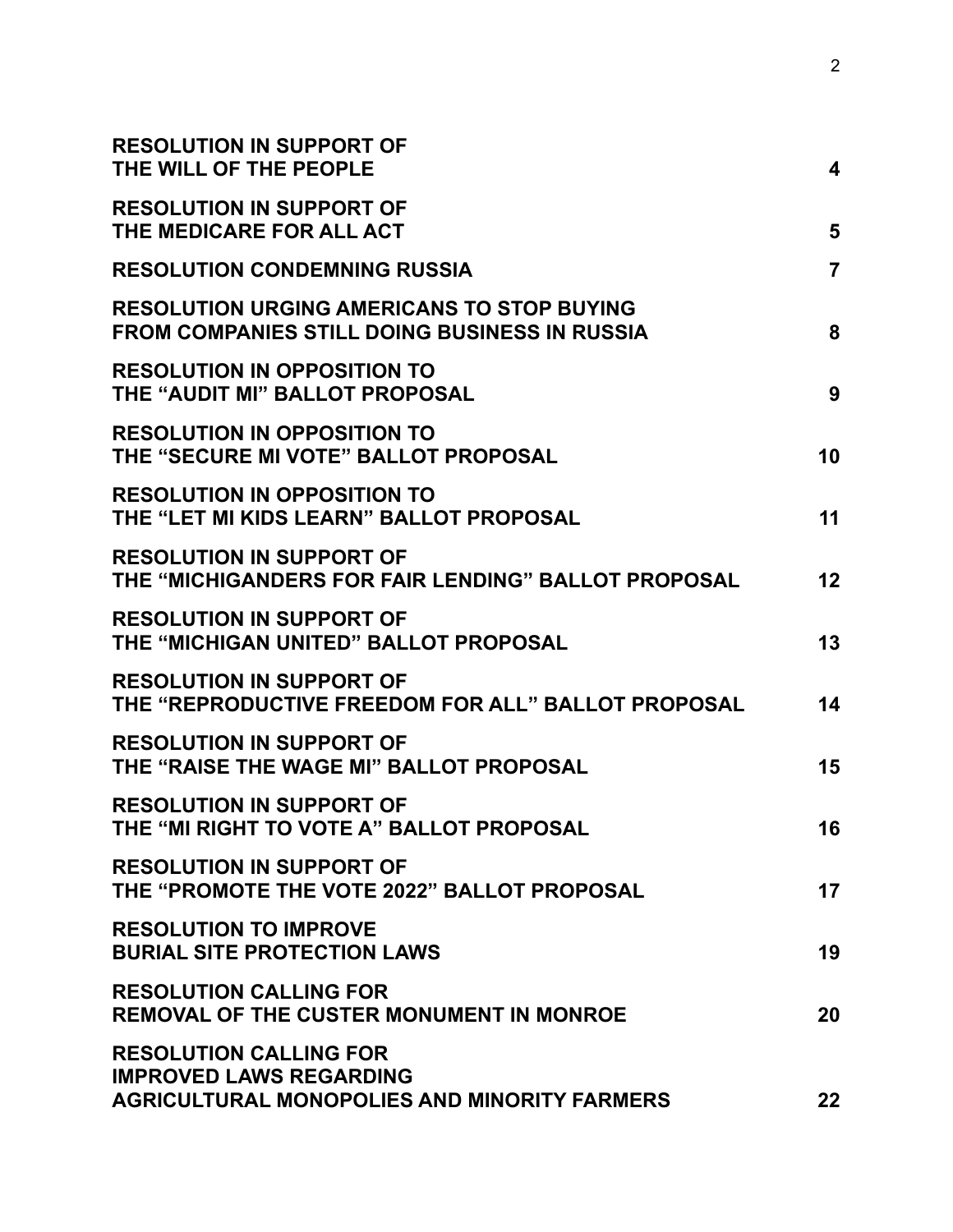| <b>RESOLUTION CALLING FOR</b><br>AN INVESTIGATION INTO THE SHELBY TOWNSHIP POLICE CHIEF AND<br>THE HANDLING OF THE ARRESTS OF THE "SHELBY 5"   | 25 |
|------------------------------------------------------------------------------------------------------------------------------------------------|----|
| <b>RESOLUTION CALLING FOR</b><br><b>REINSTATING THE FAIRNESS DOCTRINE</b>                                                                      | 26 |
| <b>RESOLUTION CALLING FOR</b><br><b>IMPROVEMENTS TO NO-FAULT AUTOMOBILE INSURANCE LAWS</b>                                                     | 27 |
| <b>RESOLUTION CALLING FOR</b><br><b>MAKING UNEMPLOYMENT AND SOCIAL SECURITY BENEFITS</b><br><b>EXEMPT FROM FEDERAL, STATE, AND LOCAL TAXES</b> | 28 |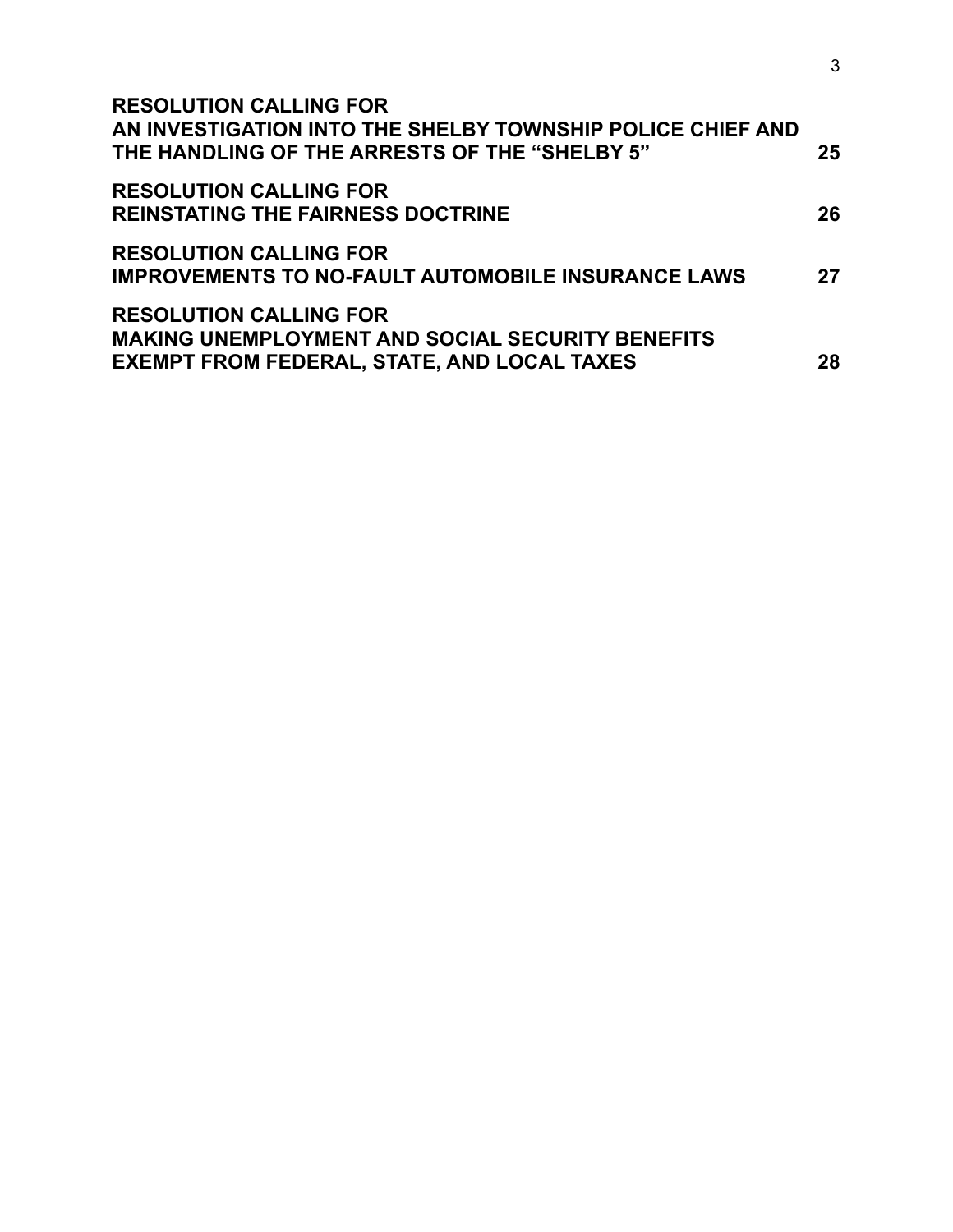#### **RESOLUTION IN SUPPORT OF THE WILL OF THE PEOPLE**

<span id="page-3-0"></span>**WHEREAS,** The Michigan Democratic Party expects all elected officials holding local, state, and federal office to pledge to uphold certified election results; and

**WHEREAS,** The Michigan Democratic Party expects all candidates for local, state, and federal office to pledge to not challenge certified election results without court-ready evidence; and

**WHEREAS,** The 2020 elections were the most secure and successful elections in the history of Michigan; and

**WHEREAS,** 147 members of the United States Congress attempted on January 6, 2021 to overturn the will of the American people; therefore

**BE IT RESOLVED,** That we, the members of the Michigan Democratic Party, call for all candidates for local, state, and federal office to pledge to not vote to overturn the will of the people.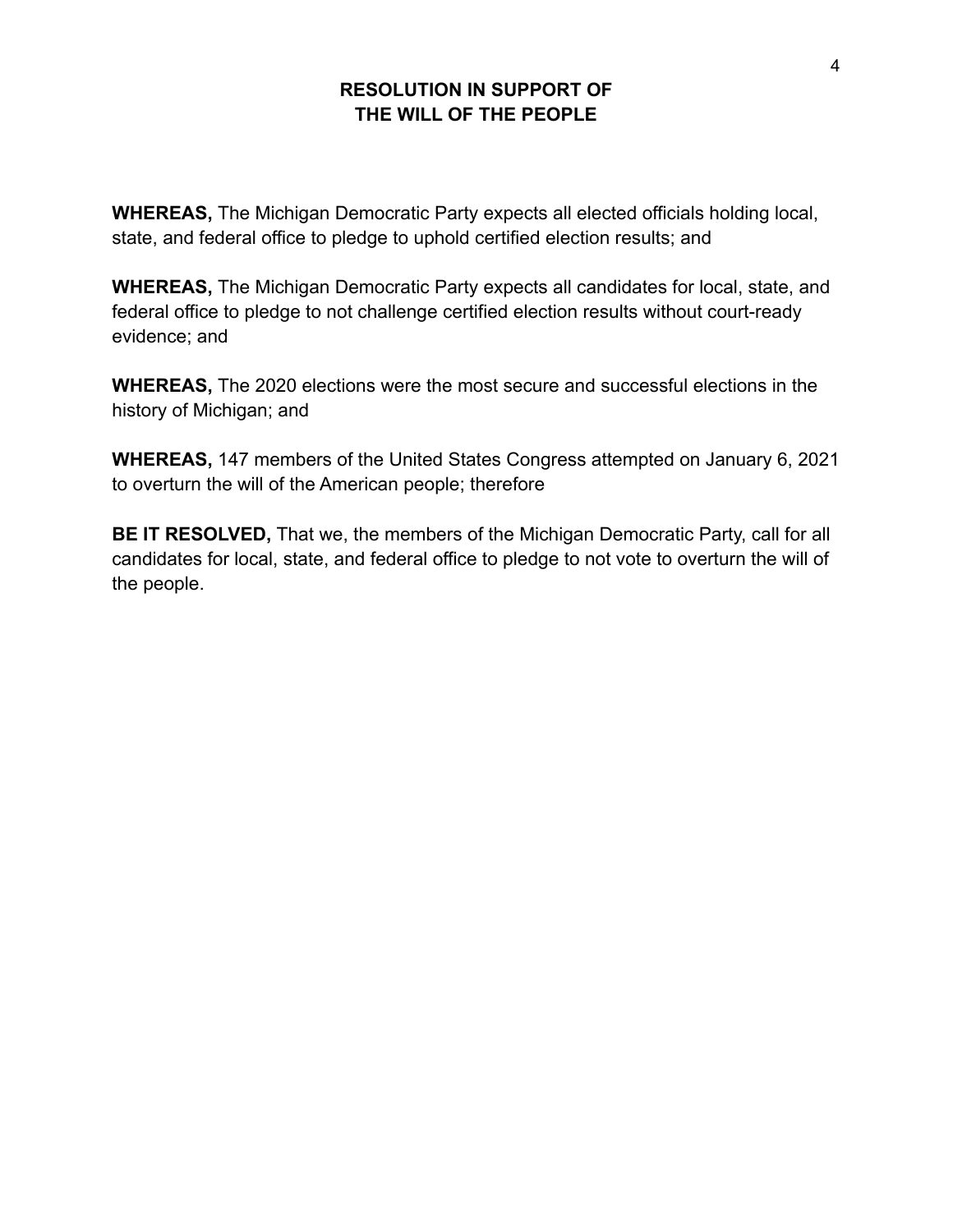#### **RESOLUTION IN SUPPORT OF THE MEDICARE FOR ALL ACT**

<span id="page-4-0"></span>**WHEREAS,** Rationing healthcare in the United States according to one's ability to pay has diminished the overall health of our citizens to the point that the U.S. ranks below most other industrialized nations in health outcomes, and ranks even worse for infant mortality and life expectancy, yet ranks first in healthcare costs; and

**WHEREAS,** Before the COVID-19 pandemic, nearly 30 million Americans had no health insurance and 50 million more Americans were underinsured; and

**WHEREAS,** The pandemic has greatly increased these numbers of uninsured and underinsured Americans, as 45 million additional people have lost job-related health insurance, with the impacts most severe among people of color; and

**WHEREAS,** Without new strategies, the endlessly rising costs of healthcare continue to challenge our already strapped municipal budgets and our businesses that keep our communities thriving; and

**WHEREAS,** The Medicare for All Act will guarantee that all people living in Michigan will be fully covered for health care without paying premiums, deductibles, copays or other out-of-pocket expenses; provide lifelong coverage for doctor's visits, major medical treatments, prescription drugs, vision health, dental health, mental health, in-home and institutional rehabilitative long-term medical care; slash the cost of bureaucracy; protect the doctor-patient relationship; and assure patients a free choice of doctors; and

**WHEREAS,** In Michigan and throughout the country, Black, Hispanic, American Indian, Alaskan Native, Asian, Pacific Islander, Native Hawaiian, and rural communities suffer from significant healthcare disparities compared with their White counterparts, including higher rates of being uninsured, of poor or fair health status, chronic diseases, significantly higher preterm births, maternal and infant mortality, overall mortality, and alarmingly higher rates of COVID-19 hospitalization and death than would be predicted for their population sizes in Michigan; and

**WHEREAS**, Those same communities of color would see reductions in healthcare disparities by having access to the high-quality universal healthcare provided by the Medicare For All Act, without the interruptions in care present in an employer-based for-profit system; therefore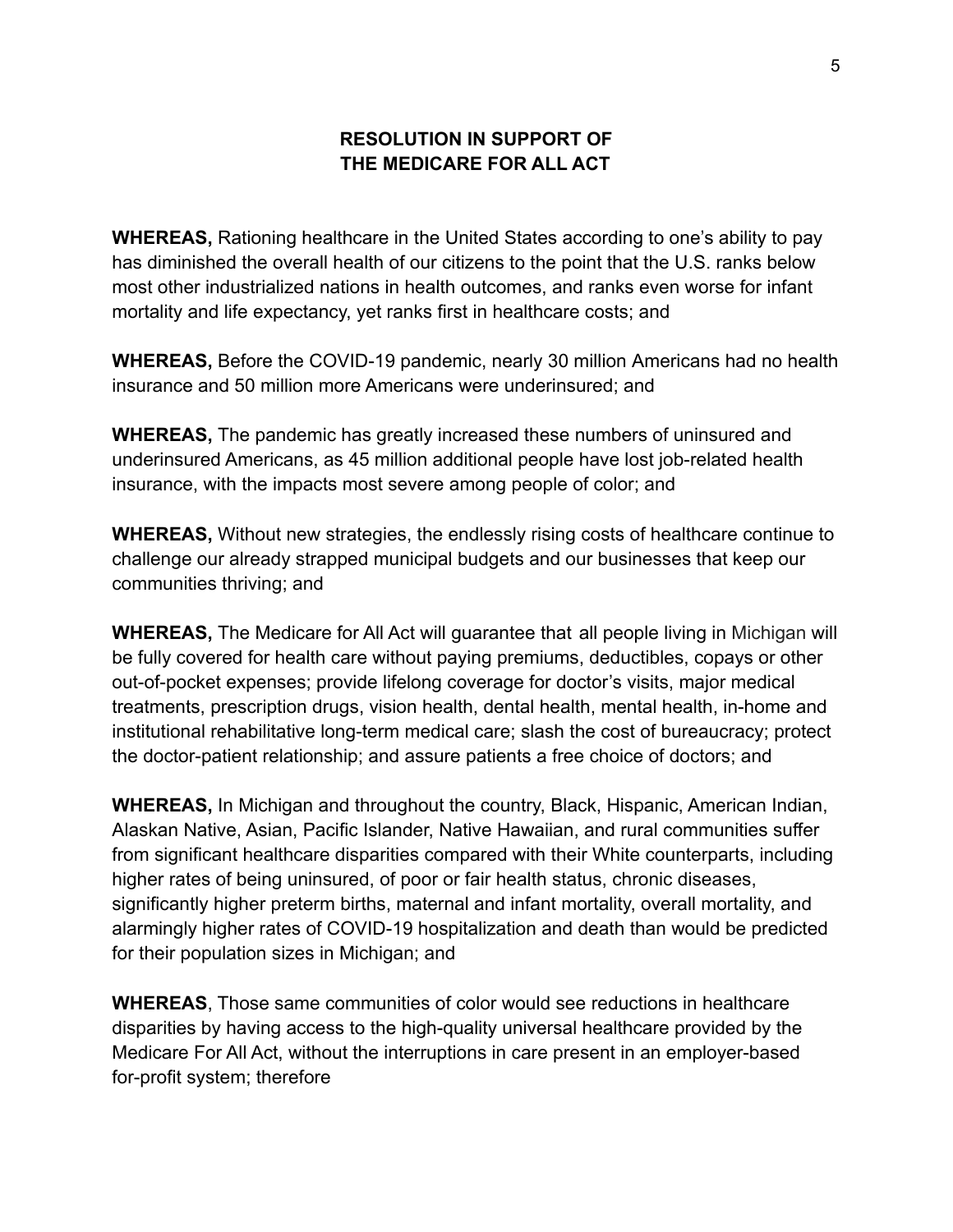**BE IT RESOLVED,** The Michigan Democratic Party supports the Medicare for All Act and calls on Michigan's Congressional delegation and all federal legislators to co-sponsor and do everything in their power to successfully move this Act through the legislative process and be enacted into law.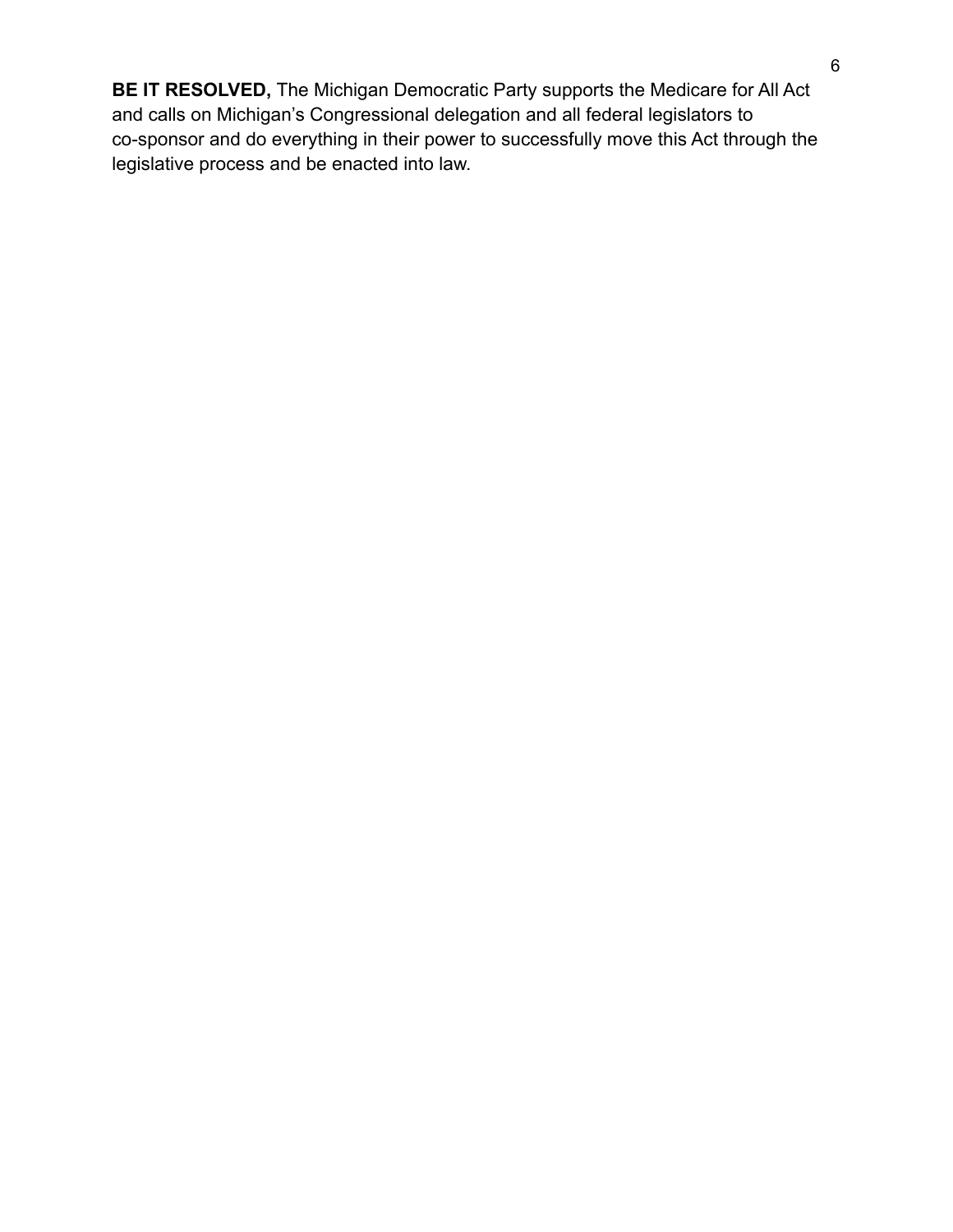### **RESOLUTION CONDEMNING RUSSIA**

<span id="page-6-0"></span>**WHEREAS,** The Russian Federation government without provocation invaded the sovereign nation of Ukraine; therefore

**BE IT RESOLVED,** That we, the members of the Michigan Democratic Party, condemn the Russian Federation government-led invasion of Ukraine and support Ukrainian sovereignty.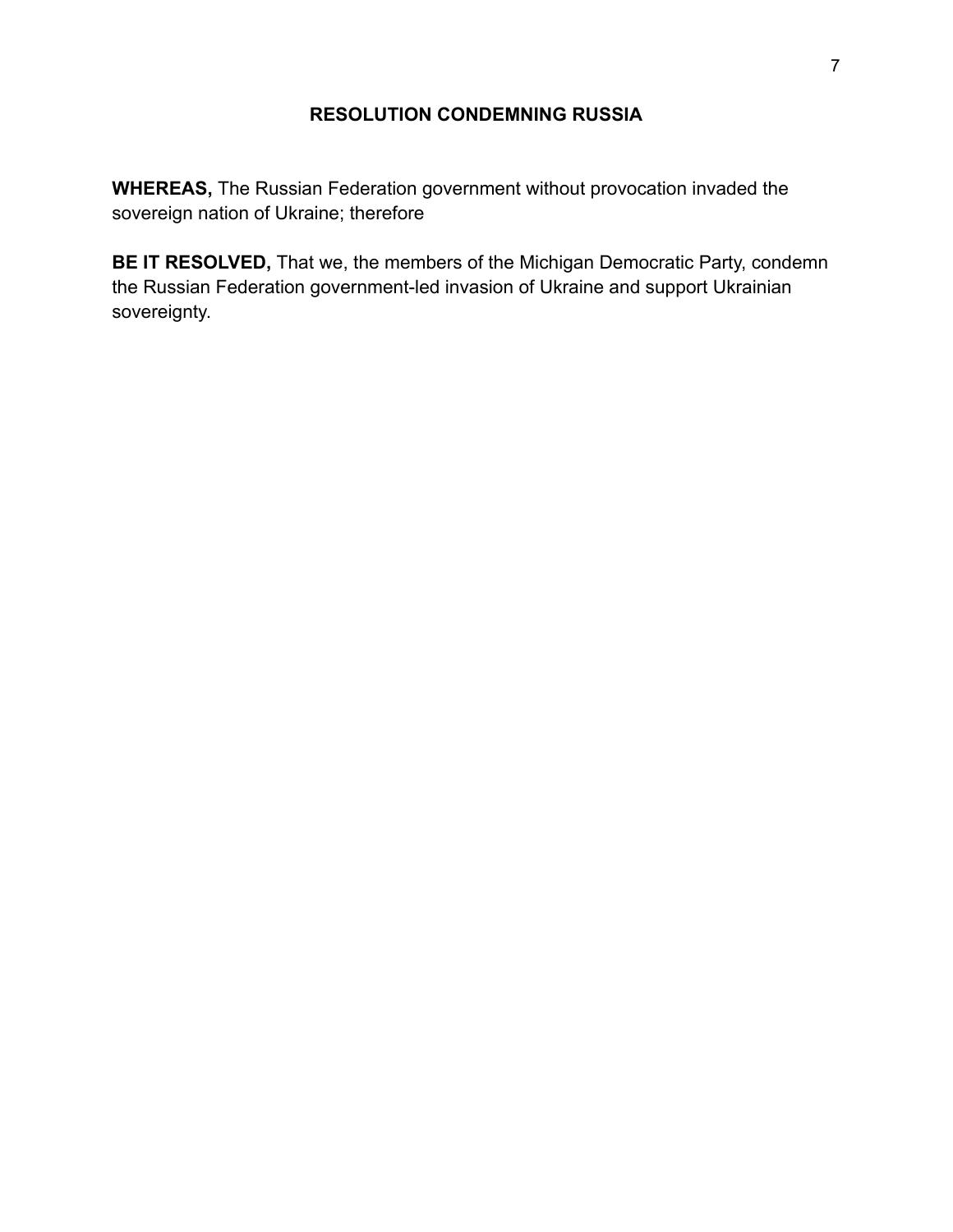#### **RESOLUTION URGING AMERICANS TO STOP BUYING FROM COMPANIES STILL DOING BUSINESS IN RUSSIA**

<span id="page-7-0"></span>**WHEREAS,** On March 16, 2022, Ukrainian President Volodymyr Zelenskyy addressed Congress from Kyiv and asked Americans to help Ukrainians resist the Russian invaders; and

**WHEREAS,** Zelenskyy asked our government for military and economic assistance, and asked ordinary Americans to stop buying products from companies that continue to do business in Russia; and

**WHEREAS,** More than 400 U.S. and multinational companies have pulled out of Russia since February 24<sup>th</sup>, some companies are still defying demands that they exit Russia or reduce their activities there; therefore

**BE IT RESOLVED,** That the Michigan Democratic Party urges Americans to stop buying the products of companies that are still doing business in Russia and condemn companies that continue to do business with Russia during the Ukrainian invasion.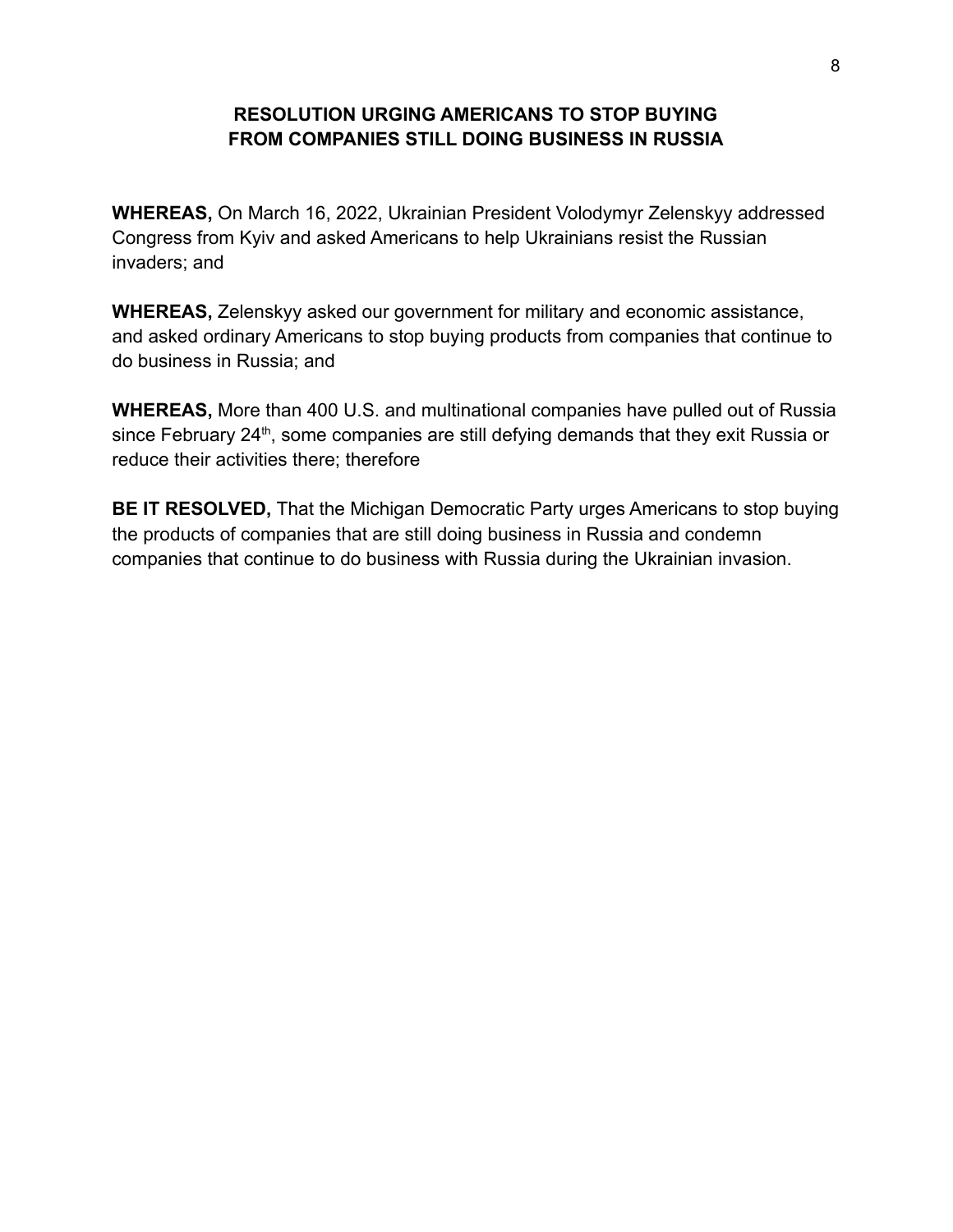#### **RESOLUTION IN OPPOSITION TO THE "AUDIT MI" BALLOT PROPOSAL**

<span id="page-8-0"></span>**WHEREAS,** A free and democratic election was held on November 3, 2020 for various offices; and

**WHEREAS,** The people of Michigan voted and the State of Michigan affirmed the results of the election; and

**WHEREAS,** Over 60 court cases claiming voter fraud, submitted to every level of the court system including the Supreme Court of the United States, were dismissed or not heard due to the lack of any evidence of said claims of fraud; and

**WHEREAS,** State Senate Majority Leader Mike Shirkey and State Speaker of the House, Lee Chatfield, publicly announced that no fraud or improprieties could be found in the voting in Michigan; and

**WHEREAS,** The current system of certifying and auditing elections is fair and responsible; and

**WHEREAS,** The proposed ballot initiative will undermine the legitimacy of the 2020 election; and

**WHEREAS,** The proposed ballot initiative will strip the power to audit elections away from the Secretary of State and local election officials; therefore

**BE IT RESOLVED,** That the Michigan Democratic Party is in opposition to the "Audit MI" Ballot Proposal.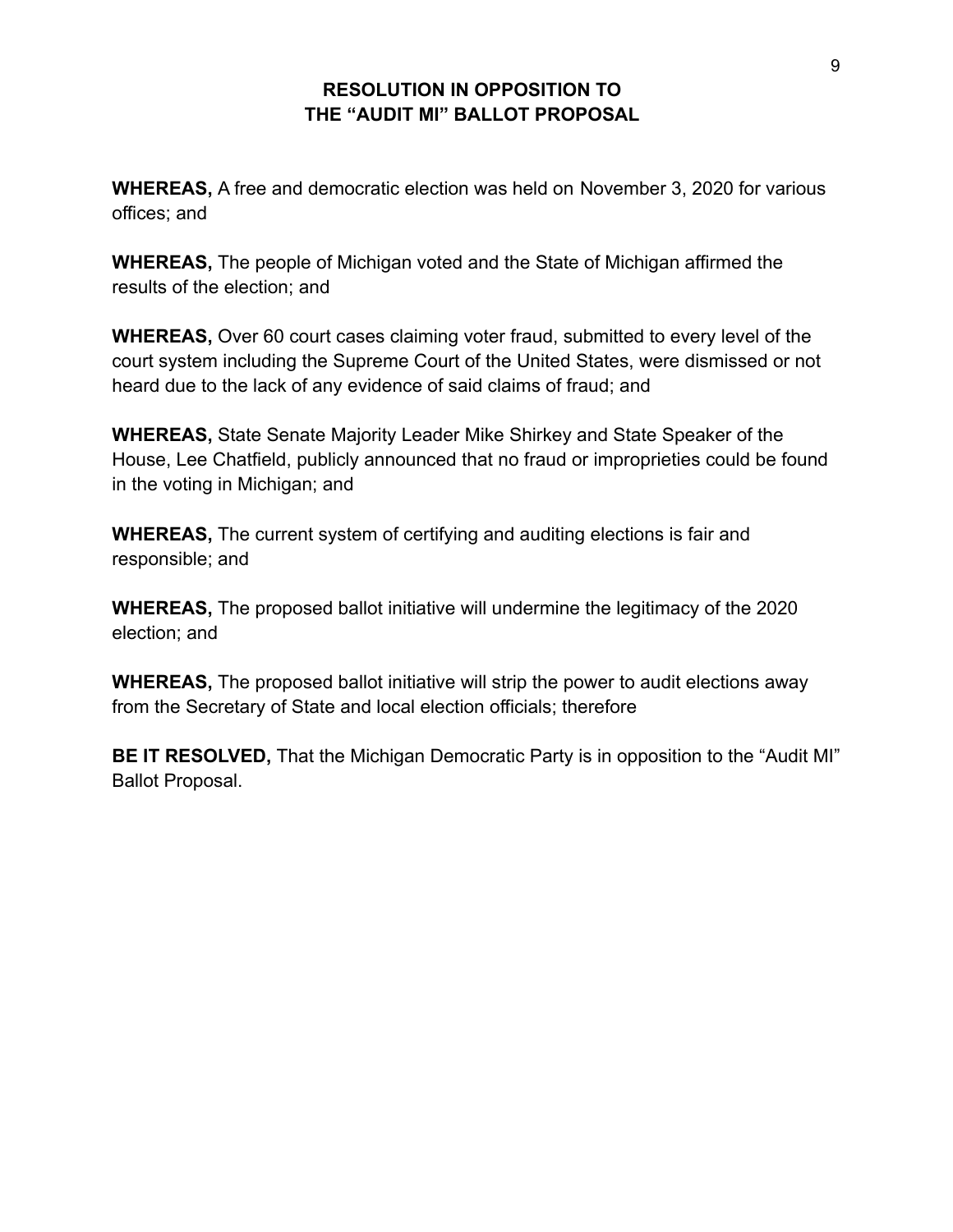#### **RESOLUTION IN OPPOSITION TO THE "SECURE MI VOTE" BALLOT PROPOSAL**

<span id="page-9-0"></span>**WHEREAS,** A free and democratic election was held on November 3, 2020 for various offices; and

**WHEREAS,** The people of Michigan voted and the State of Michigan affirmed the results of the election; and

**WHEREAS,** Over 60 court cases claiming voter fraud, submitted to every level of the court system including the Supreme Court of the United States, were dismissed or not heard due to the lack of any evidence of said claims of fraud; and

**WHEREAS,** This proposed ballot initiative is an attempt by the Republican Party to suppress the rights of Michigan citizens to vote; and,

**WHEREAS,** The 2020 election had record voter participation, in large part due to the high number of absentee ballots; and

**WHEREAS,** This proposed ballot initiative will make it more difficult to obtain and cast an absentee ballot; and

**WHEREAS,** This proposed ballot initiative will impact the availability of polling locations; therefore

**BE IT RESOLVED,** That the Michigan Democratic Party is in opposition to the "Secure MI Vote" Ballot Proposal.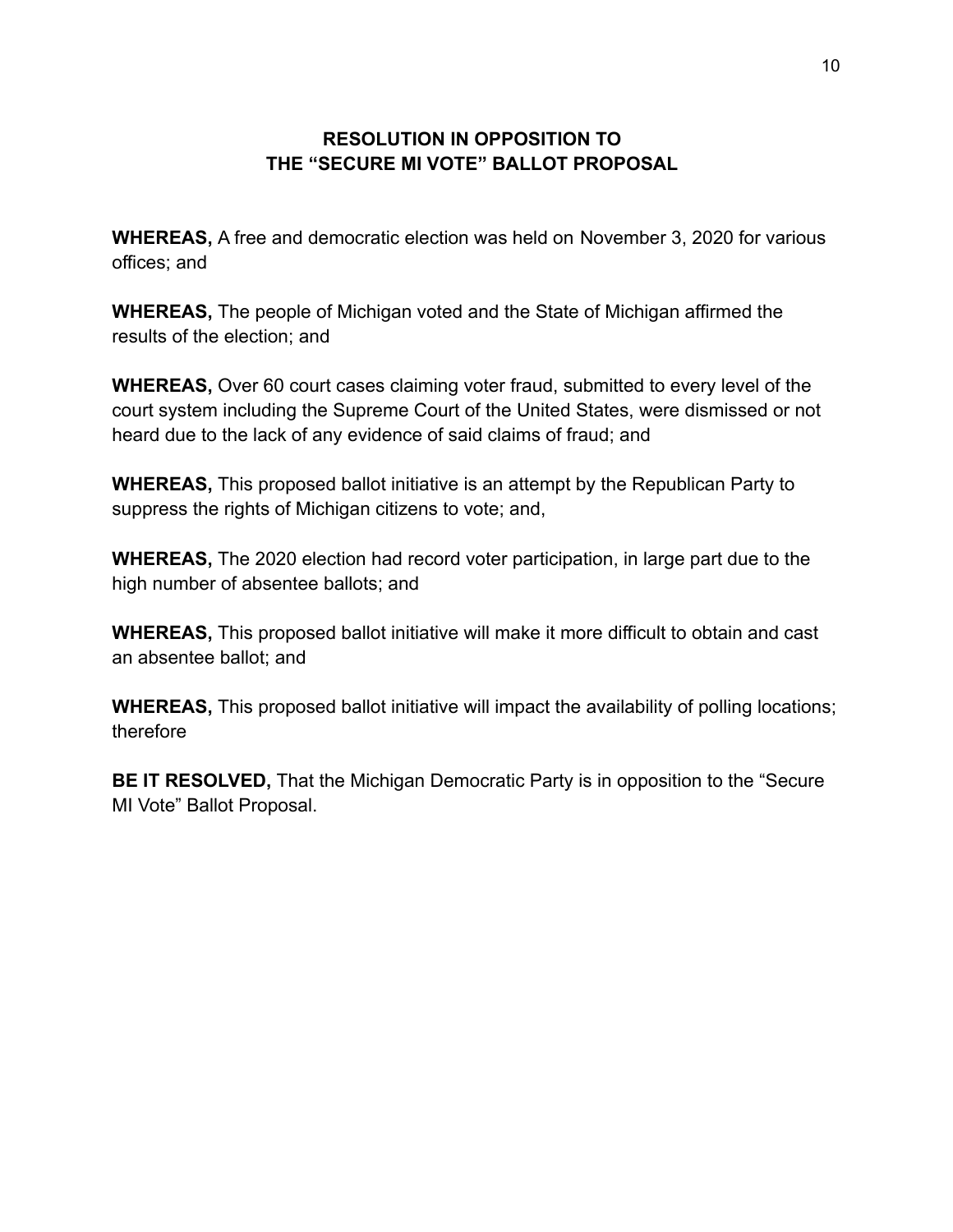### **RESOLUTION IN OPPOSITION TO THE "LET MI KIDS LEARN" BALLOT PROPOSAL**

<span id="page-10-0"></span>**WHEREAS,** The "Let MI Kids Learn" ballot proposal proposes to divert funding away from public schools to be given to private educational organizations; and

**WHEREAS,** This diversion of funds will have a negative impact on the quality of public education in Michigan; and

**WHEREAS,** This ballot proposal will negatively impact the health and safety of students attending public schools; therefore

**BE IT RESOLVED,** That the Michigan Democratic Party is in opposition to the "Let MI Kids Learn" ballot proposal.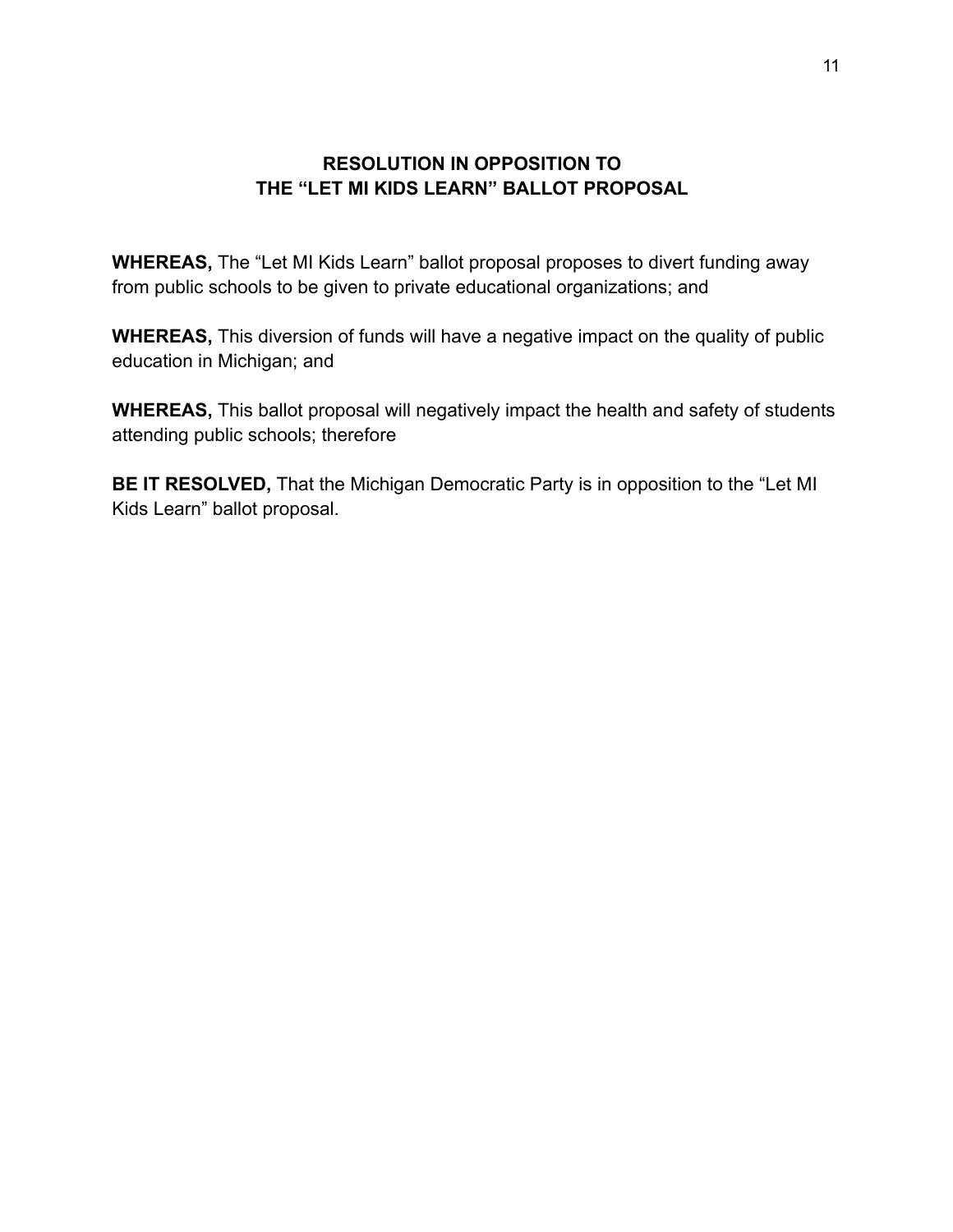#### <span id="page-11-0"></span>**RESOLUTION IN SUPPORT OF THE "MICHIGANDERS FOR FAIR LENDING" BALLOT PROPOSAL**

**WHEREAS,** The "Michiganders for Fair Lending" ballot proposal proposes to cap the maximum interest rate for payday loans; and

**WHEREAS,** This ballot proposal would allow the Michigan Attorney General to prosecute lenders who exceed the maximum interest rate; and

**WHEREAS,** The current laws regarding interest charged on payday loans do not adequately protect the citizens of Michigan; therefore

**BE IT RESOLVED,** That the Michigan Democratic Party is in support of the "Michiganders for Fair Lending" ballot proposal.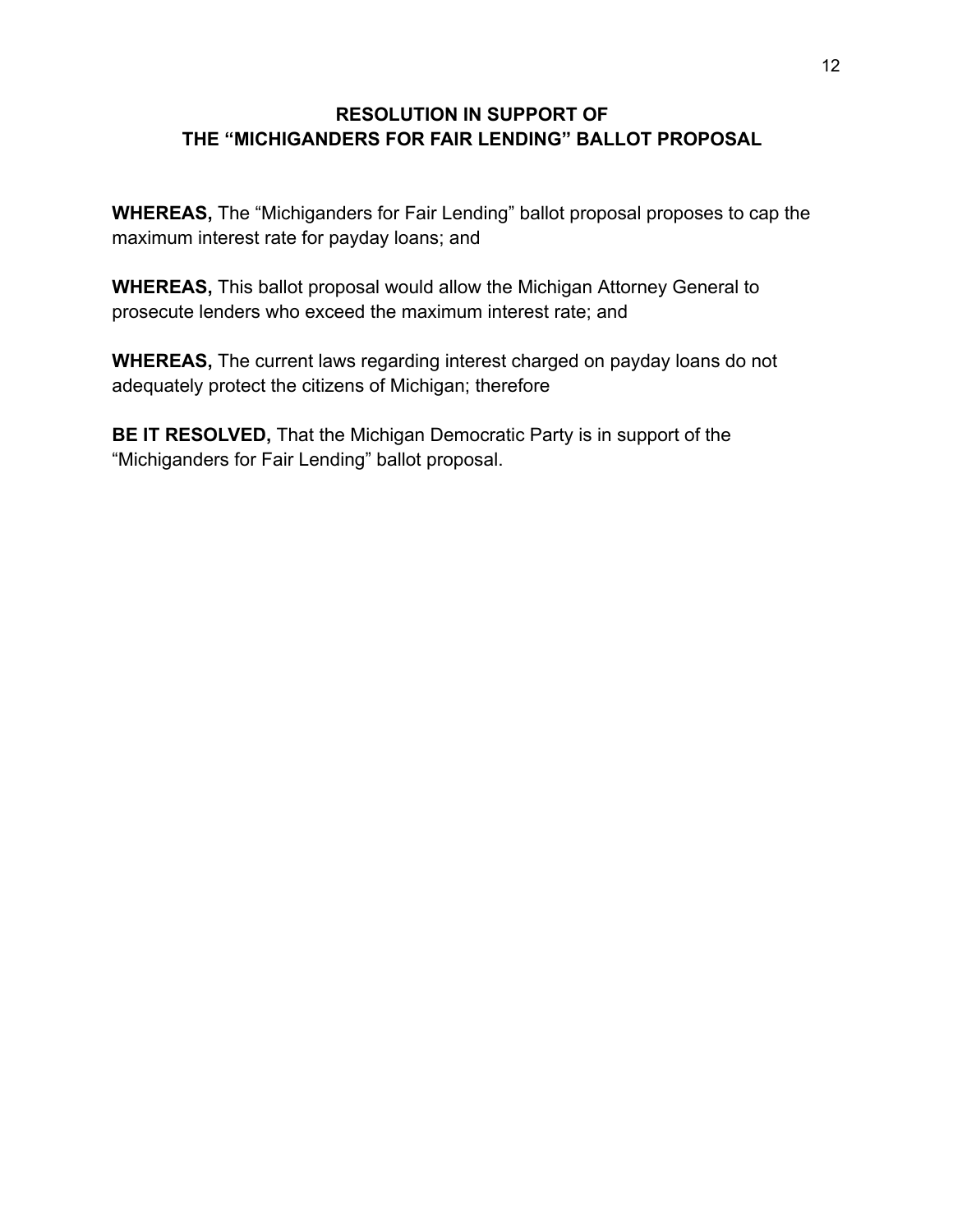#### **RESOLUTION IN SUPPORT OF THE "MICHIGAN UNITED" BALLOT PROPOSAL**

<span id="page-12-0"></span>**WHEREAS,** Current laws require that those convicted of crimes serve their entire minimum sentences; and

**WHEREAS,** The current system does not provide credits of any kind for prisoners who earn degrees or train or work while serving their sentences; and,

**WHEREAS,** The cost of housing and maintaining prisoners is costly; and,

**WHEREAS**, The primary goal of the system should be the rehabilitation of prisoners; therefore

**BE IT RESOLVED,** That the Michigan Democratic Party is in support of the "Michigan United" ballot proposal.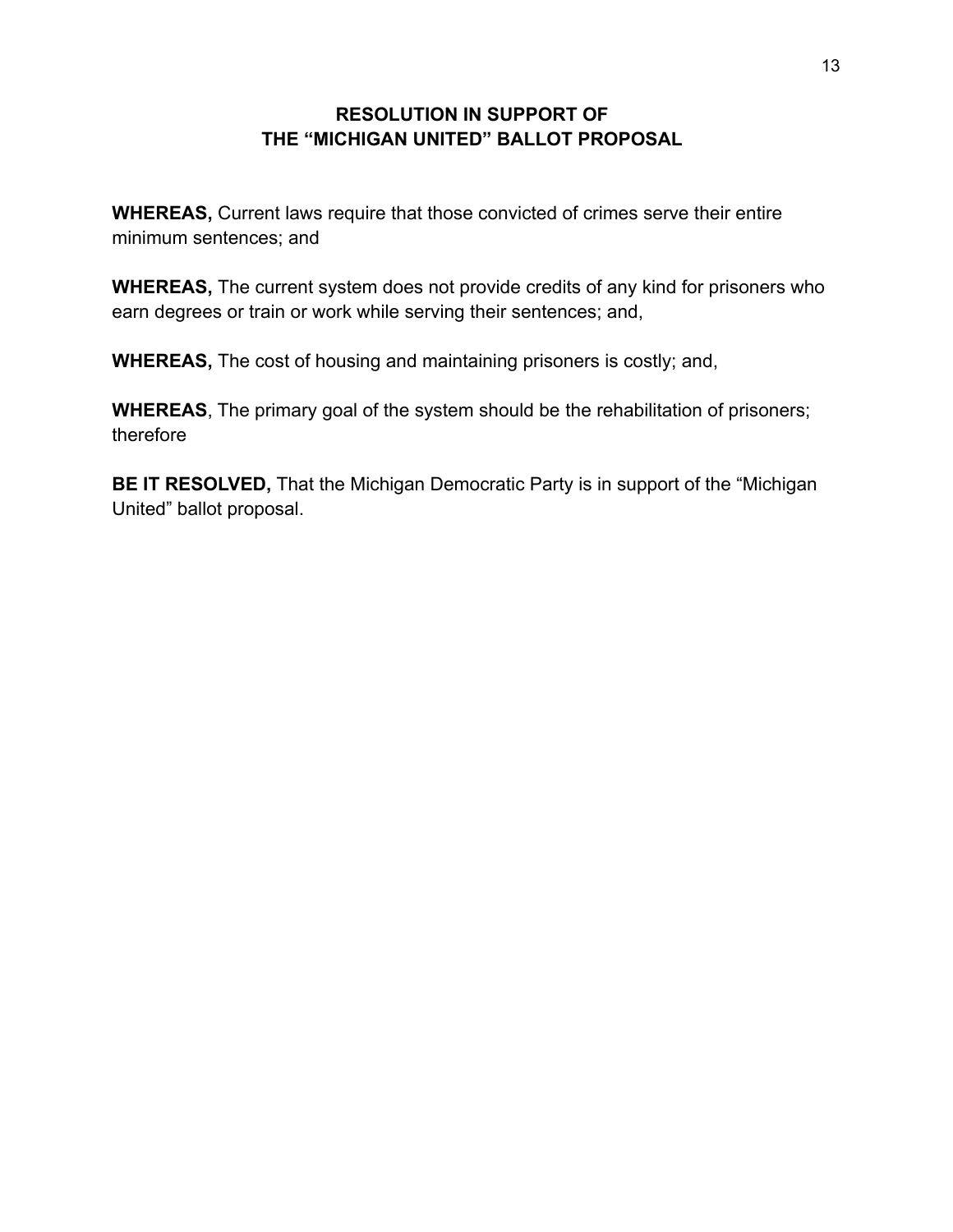#### <span id="page-13-0"></span>**RESOLUTION IN SUPPORT OF THE "REPRODUCTIVE FREEDOM FOR ALL" BALLOT PROPOSAL**

**WHEREAS,** The "Reproductive Freedom For All" ballot proposal would amend Michigan's Constitution to explicitly affirm Michiganders' fundamental right to reproductive freedom; and

**WHEREAS,** This ballot proposal would repeal a decades-old law that makes abortion a felony, which would become an active law if *Roe v. Wade* is overturned by the U.S. Supreme Court; and

**WHEREAS,** This ballot proposal would give the freedom of reproductive choice to all citizens of Michigan; therefore

**BE IT RESOLVED,** That the Michigan Democratic Party is in support of the "Reproductive Freedom for All" ballot proposal.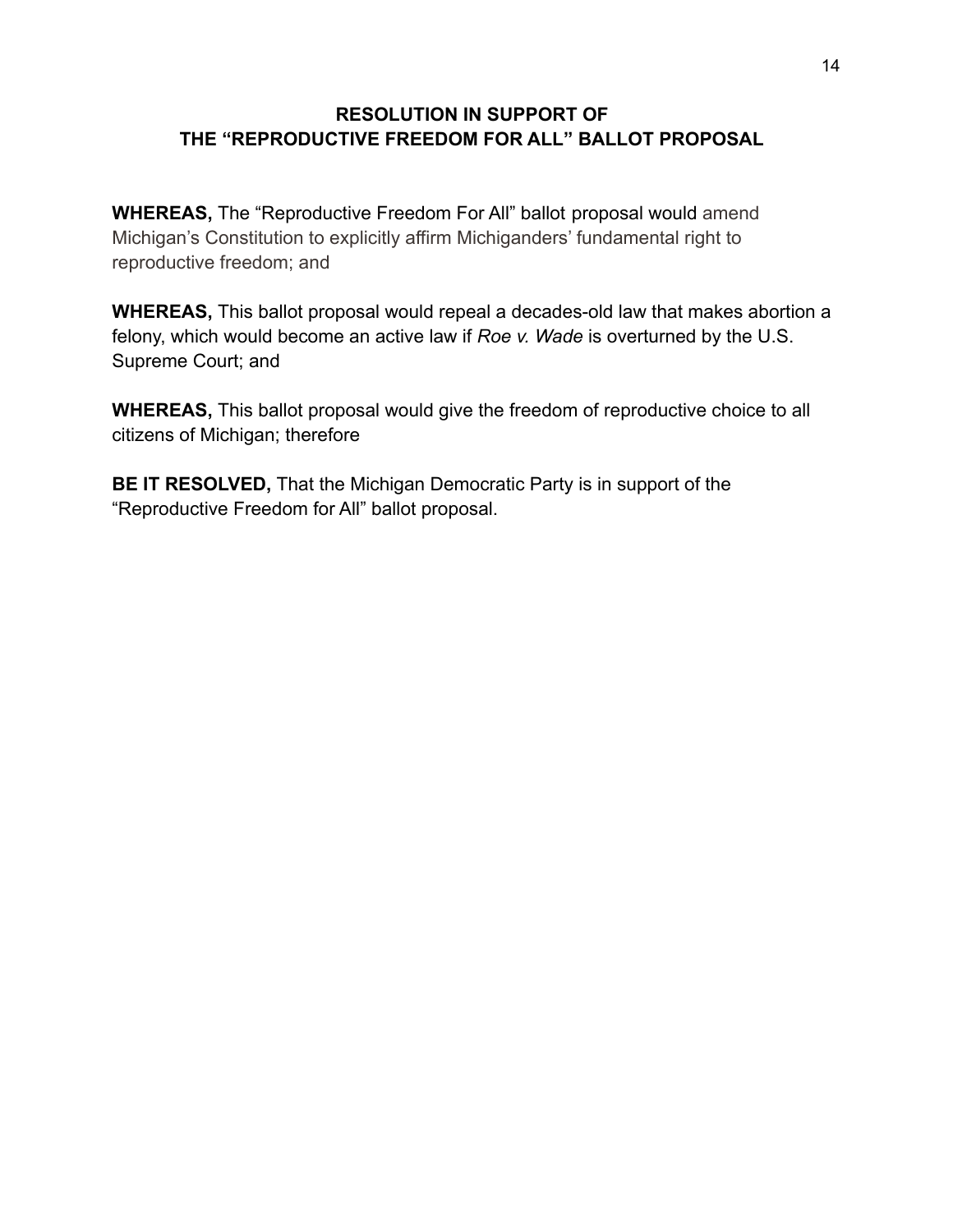#### **RESOLUTION IN SUPPORT OF THE "RAISE THE WAGE MI" BALLOT PROPOSAL**

<span id="page-14-0"></span>**WHEREAS,** This ballot proposal would increase the minimum wage for workers in Michigan from \$9.87 per hour to \$15 per hour over 5 years; and

**WHEREAS,** This ballot proposal would benefit workers and small businesses recovering from the pandemic; therefore

**BE IT RESOLVED,** That the Michigan Democratic Party is in support of the "Raise the Wage MI" ballot proposal.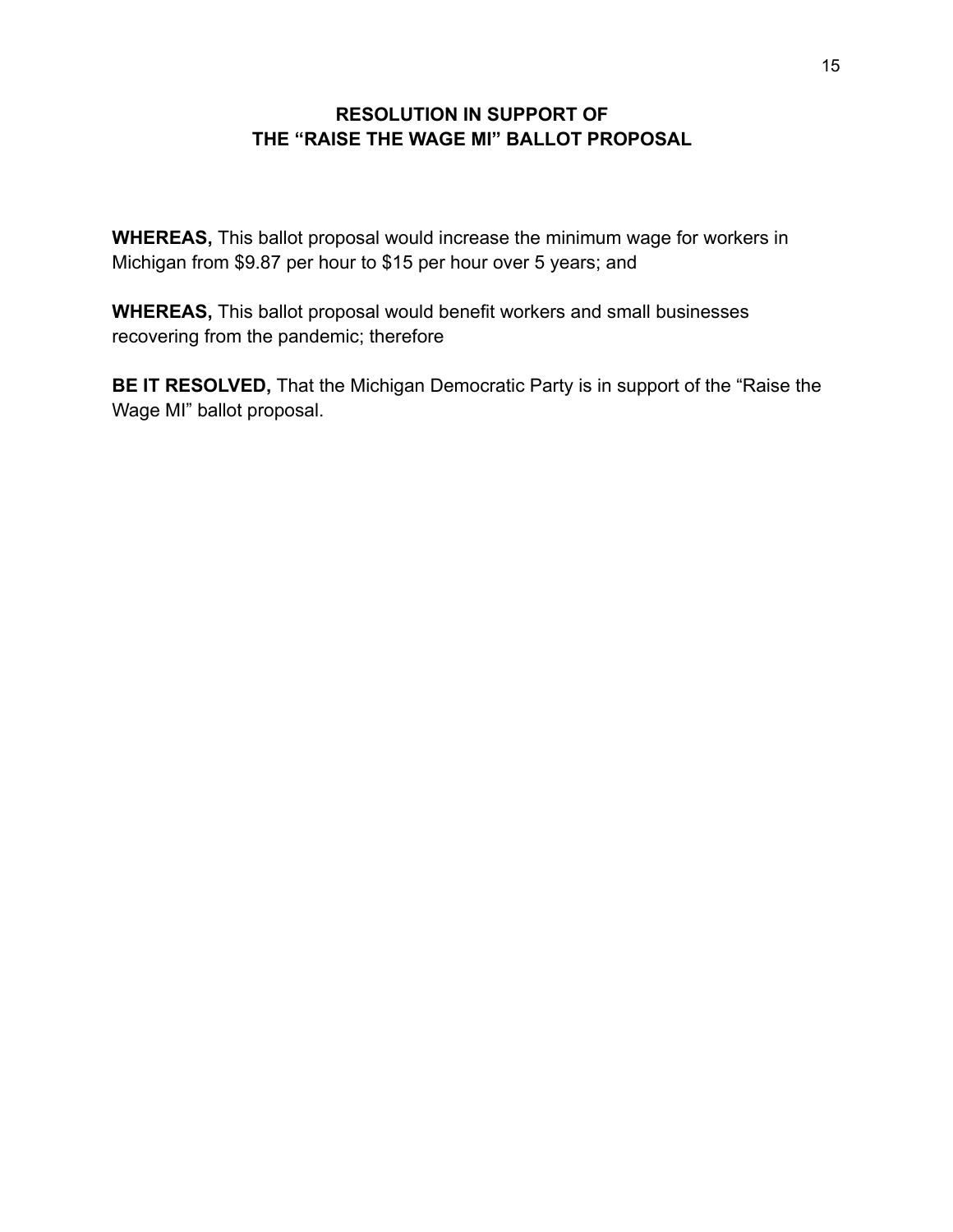### **RESOLUTION IN SUPPORT OF THE "MI RIGHT TO VOTE A" BALLOT PROPOSAL**

<span id="page-15-0"></span>**WHEREAS,** The current law allowing the Legislature to bypass the veto of the Governor to enact or amend laws, through a ballot petition signed by a minority of registered voters, is not representative of the will of the people; and,

**WHEREAS**, The "MI Right to Vote A" ballot proposal would end the state Legislature's ability to bypass the Governor's veto and enact laws proposed through ballot measures; therefore

**BE IT RESOLVED,** That the Michigan Democratic Party is in support of the "MI Right to Vote A" ballot proposal.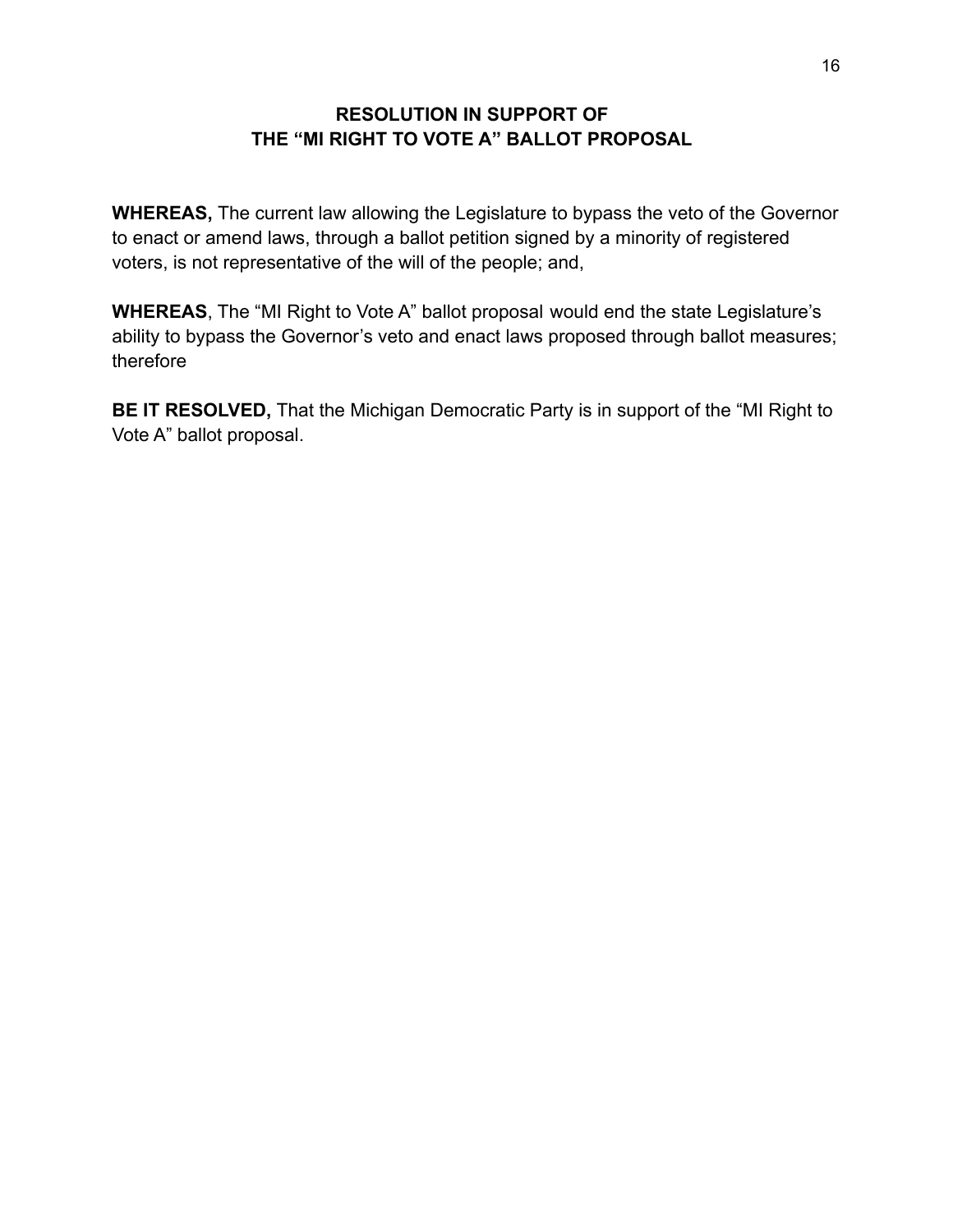### **RESOLUTION IN SUPPORT OF THE "PROMOTE THE VOTE 2022" BALLOT PROPOSAL**

<span id="page-16-0"></span>**WHEREAS,** Voting rights in Michigan have been threatened by a barrage of legislative proposals that would have the effect of limiting the ability of registered and eligible voters to vote in the State of Michigan; and

**WHEREAS,** The proposed legislation would, for example, (1) mandate that absentee voters must present a specific type of photo ID to the election official in order to request an absentee ballot, which would inhibit elderly or homebound people from compliance; and (2) prohibit prepaid postage for absentee ballots, which threatens to invalidate ballots returned for insufficient postage; and

**WHEREAS,** At least one petition initiative ("Secure MI Vote") is collecting voter signatures that, if a sufficient number is obtained, could be adopted by the Michigan Legislature and not be subject to veto by the Governor; and

**WHEREAS,** If the "Secure MI Vote" petition is adopted by the Legislature, it would have the effect of suppressing the vote and undermining trust in elections through provisions that, for example, (1) require a voter ID for in-person voting and get rid of the current ability to vote without an ID by submitting a sworn affidavit and (2) bar unsolicited absentee ballot applications such that the Secretary of State could no longer mail applications to every voter in Michigan; and

**WHEREAS,** A coalition of various groups ("Promote the Vote 2022") recognizes the threats to voting rights posed by these legislative and citizen-led petition initiatives and further recognizes that voting rights can best be protected by amending Michigan's Constitution so that these rights are enshrined in the Constitution, overriding any legislative changes to voting rights; and

**WHEREAS,** Promote the Vote would amend Michigan's Constitution to:

- Allow nine days of early voting
- Allow for receipt of absentee ballots from military and overseas voters beyond Election Day as long as the ballot is postmarked by Election Day
- Publicly subsidize absentee ballots and a tracking system for the ballot location
- Continue to allow voters to sign an affidavit attesting to their identity rather than relying exclusively on a state ID in order to vote
- Allow public resources and charities to fund local elections
- Allow voters to register once for absentee ballots for all future elections
- Require at least one ballot dropbox for every 15,000 voters in a municipality
- Establish that post-election audits can only be conducted by state and local officials; and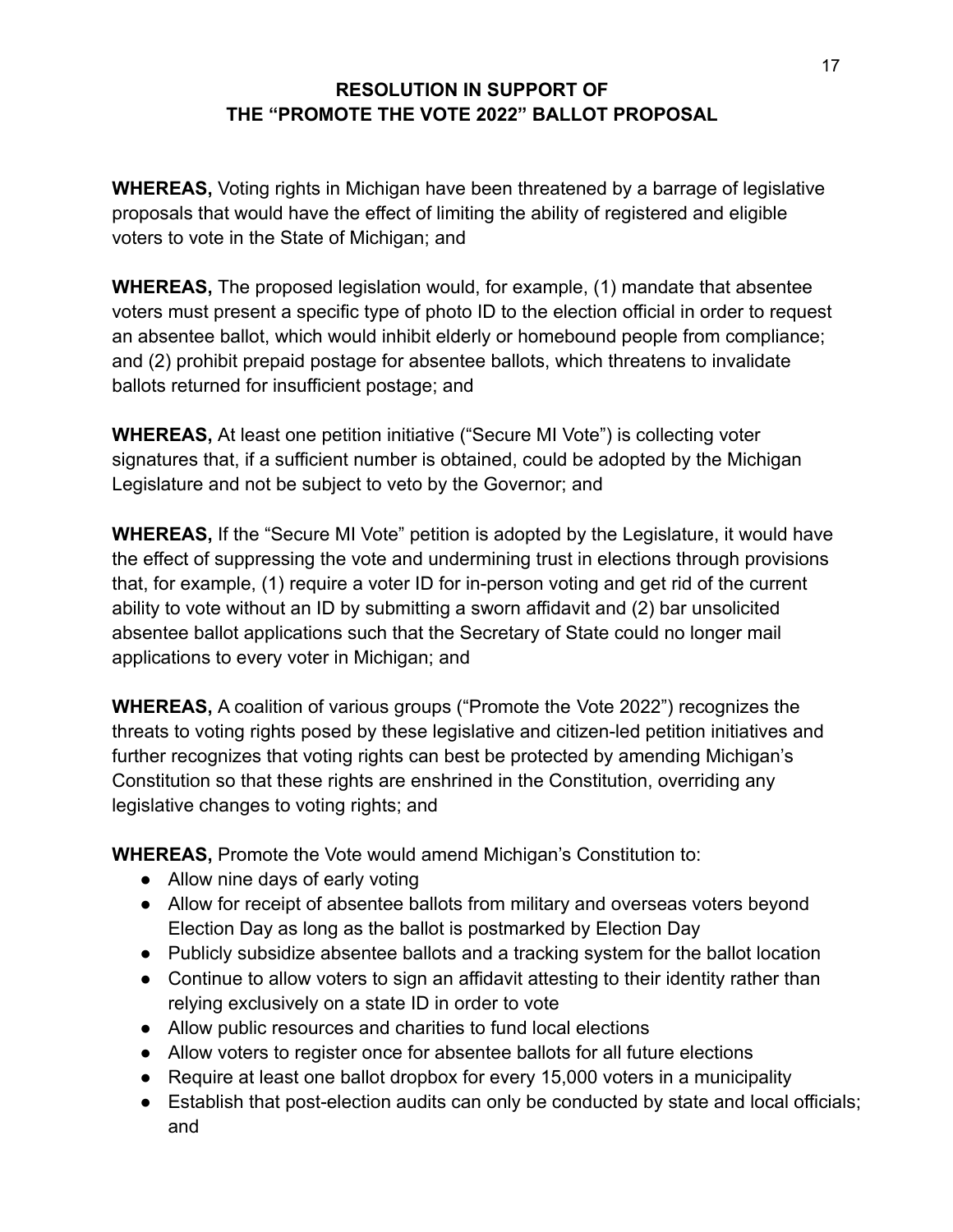**WHEREAS,** The goal is to put this initiative on the November 2022 ballot for voters to decide and, in order for the question to appear on the November 2022 ballot, Promote the Vote 2022 must secure over 425,000 valid voter signatures before July 11, 2022; therefore

**BE IT RESOLVED,** That the Michigan Democratic Party endorses and supports the "Promote the Vote 2022" ballot proposal as the best approach to permanently securing voting rights in Michigan.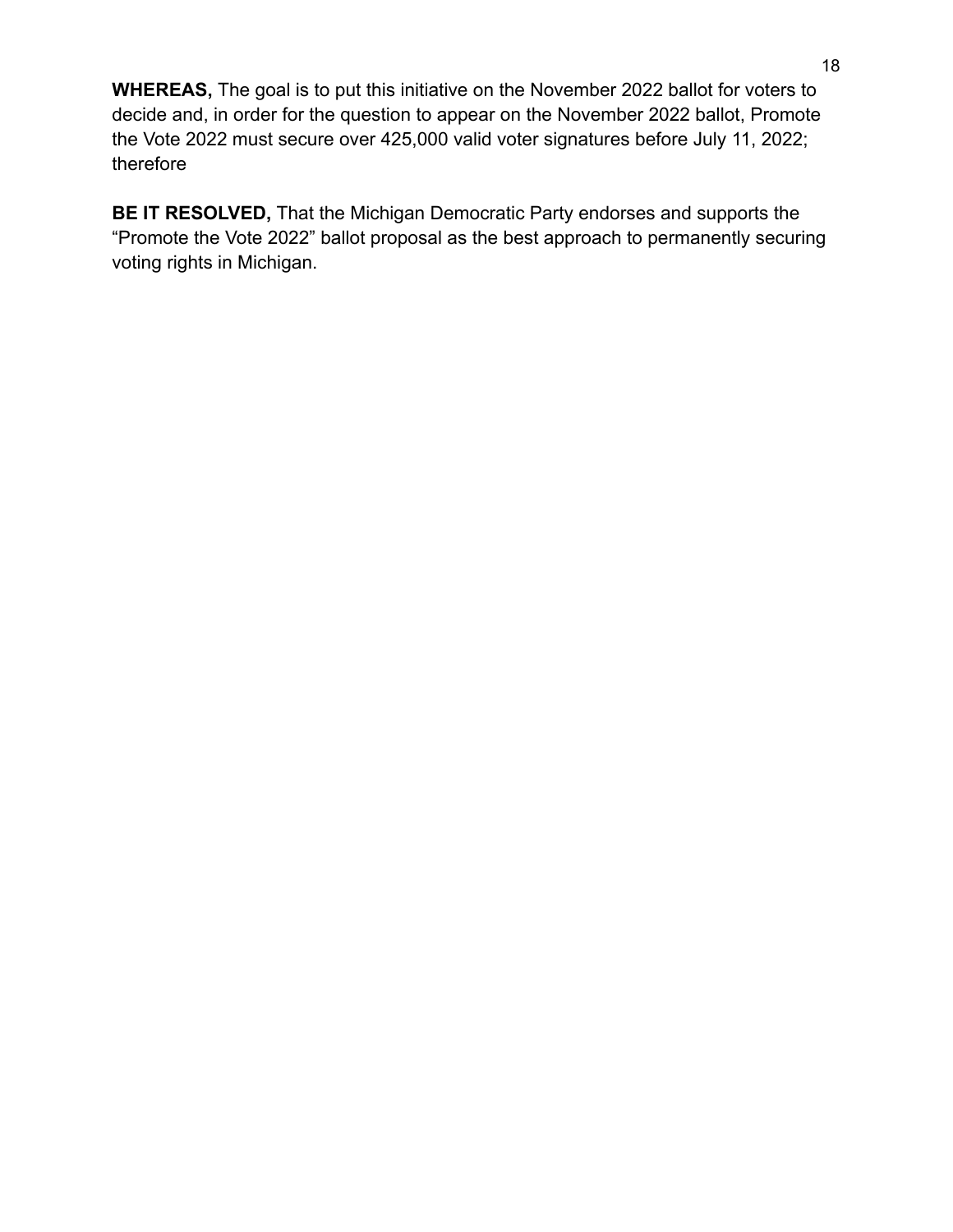#### **RESOLUTION TO IMPROVE BURIAL SITE PROTECTION LAWS**

<span id="page-18-0"></span>**WHEREAS,** It is broadly recognized that burials and human remains are sacred, and that the historic resting places of indigenous peoples, in particular, are more likely to be identified outside of modern cemetery boundaries; and

**WHEREAS,** The Native American Graves Protection and Repatriation Act (NAGPRA) does not protect burials, burial accouterments, or human remains located outside of federal or tribal lands; and

**WHEREAS,** Michigan has no laws to protect burials from intentional non-archaeological disturbance or to require the respectful treatment of human remains discovered during the course of non-archaeological ground-disturbing activities, with the exception of those discovered on the bottomlands of the Great Lakes; therefore

**BE IT RESOLVED,** That the Michigan Democratic Party, in consultation with concerned and knowledgeable stakeholders not limited to the Michigan State Historic Preservation Officer (SHPO) and Tribal Historic Preservation Officers (THPOs), develop legislation for the protection of burials and human remains identified and/or recovered outside of federal or tribal lands.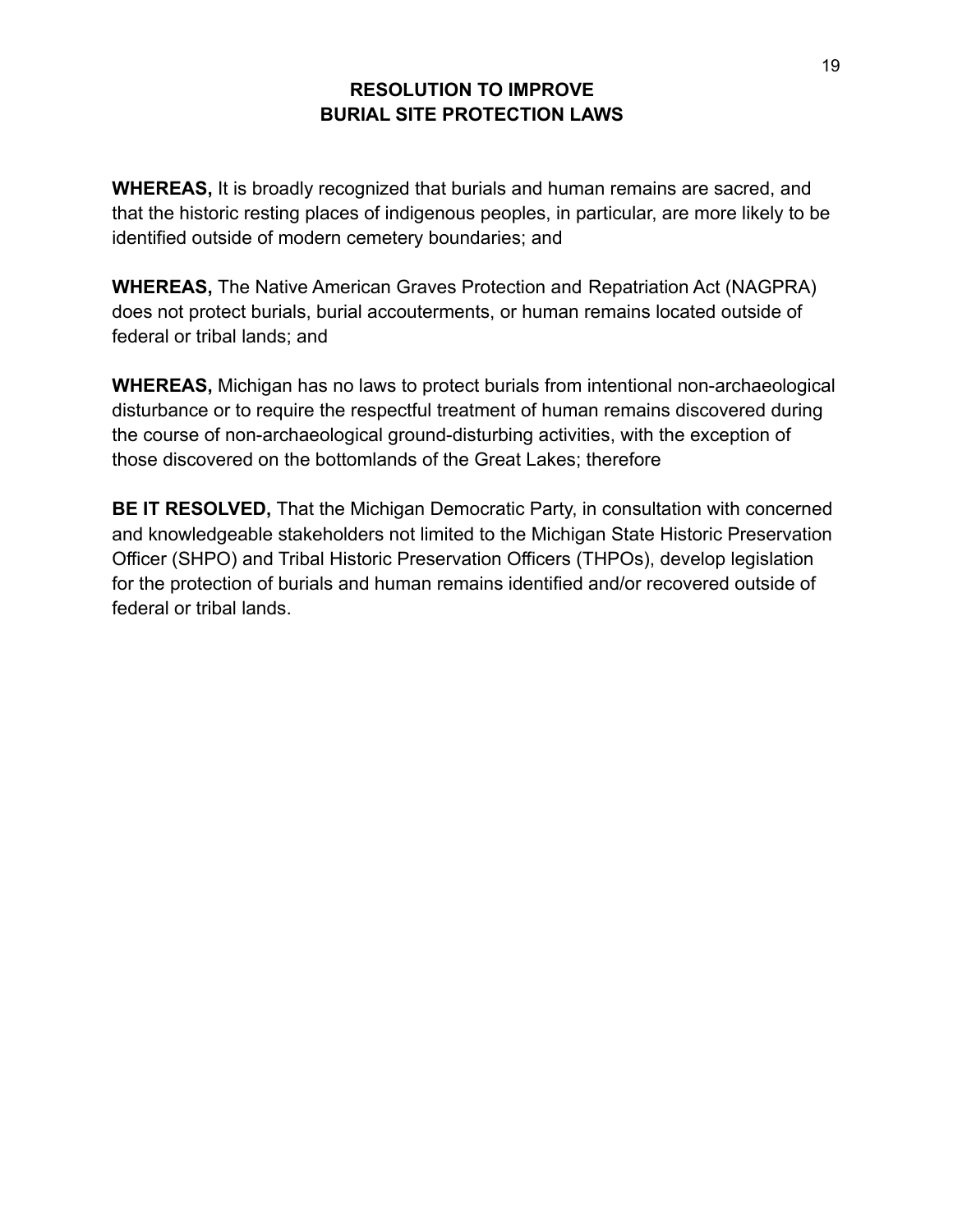#### **RESOLUTION CALLING FOR REMOVAL OF THE CUSTER MONUMENT IN MONROE**

<span id="page-19-0"></span>**WHEREAS,** The George Armstrong Custer Equestrian Monument is a 14-foot bronze sculpture located in Monroe, Michigan, on the southwest corner of Elm Avenue and North Monroe Street along the River Raisin; and

**WHEREAS,** the city of Monroe is resting upon Potawatomi lands; and

**WHEREAS,** the Custer monument was unveiled in 1910 by President William Howard Taft and approved by white settlers seeking to assert their superiority and dominance; and

**WHEREAS,** Custer, notoriously known as the "Indian Killer", is widely perceived as offensive; and as a painful public reminder of the genocide of Indigenous peoples and the present realities of systemic racism in our country; and

**WHEREAS,** Custer led the Massacre at the Washita River of the Cheyenne Chief Black Kettle and his band of Tsistsistas; and was responsible for numerous other atrocities and crimes against humanity; and before the ink was dry on the 1868 Fort Laramie Treaty protecting the Black Hills, Custer deliberately publicized the gold which was present in the region; and knowingly desecrated Bear Butte by riding up the holy mountain brandishing his sword after he was told that all weapons were to be left at the bottom of the sacred place to the Cheyenne, Arapaho, and Sioux peoples, among others who share culture and history there; and

**WHEREAS,** Custer amassed 726 demerits at West Point Military Academy and was court-martialed twice in his military career; and

**WHEREAS,** Custer was court-martialed for leaving part of his regiment at Fort Wallace without permission; forcing his men to march on private business; commanding his officers to shoot three deserters without trial; and refusing medical treatment for one of his men, resulting in the man's death; and

**WHEREAS,** Custer was found guilty of five charges, and suspended for a year without pay, was demoted from the rank of General, and died as a Lieutenant Colonel; and

**WHEREAS,** for a decade, 1866-1876, Custer violated treaties forged in sacred trust between the United States government and Tribal Nations; defied orders and led ruthless attacks on compliant Tribal Nations; involved raping, torturing, murdering innocent Native women and children; and personally directed the shooting of 640 ponies at the Washita River where survivors said they heard nothing but the screams of men, women, and children and horses throughout the night; and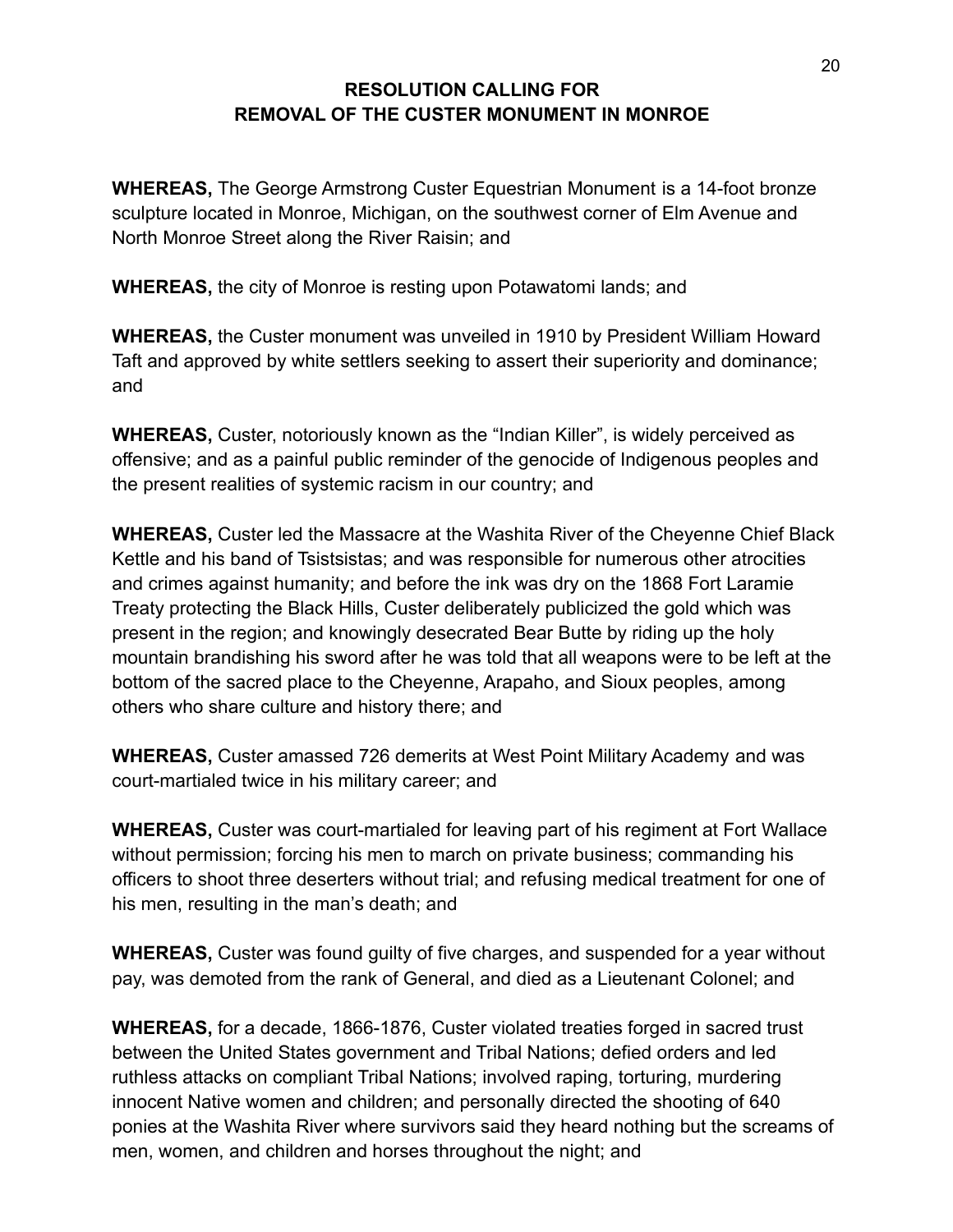**WHEREAS,** Custer undermined the freedoms gained for African Americans after the Civil War by campaigning with Andrew Johnson against the Fourteenth Amendment, which gave former enslaved people national citizenship; and

**WHEREAS,** Custer expressed sympathy for the Ku Klux Klan and contempt for enforcement of their suppression under the Ku Klux Klan Act during his deployment in Kentucky from 1871–1873; and

**WHEREAS,** decades of research show that racist policies, symbols, and behaviors are linked with lower well-being, educational barriers, physical health problems, employment problems, such as higher job turnover for people who endure racism and ethnocentrism like many American Indians and Alaska Natives; therefore

**BE IT RESOLVED,** That the Michigan Democratic Party calls for immediate action by the City of Monroe to remove the Custer monument from downtown Monroe, as the first step in removing monuments and renaming structures honoring Custer throughout the state of Michigan.

**Reference:** The National Congress of American Indians Resolution #SAC-21-003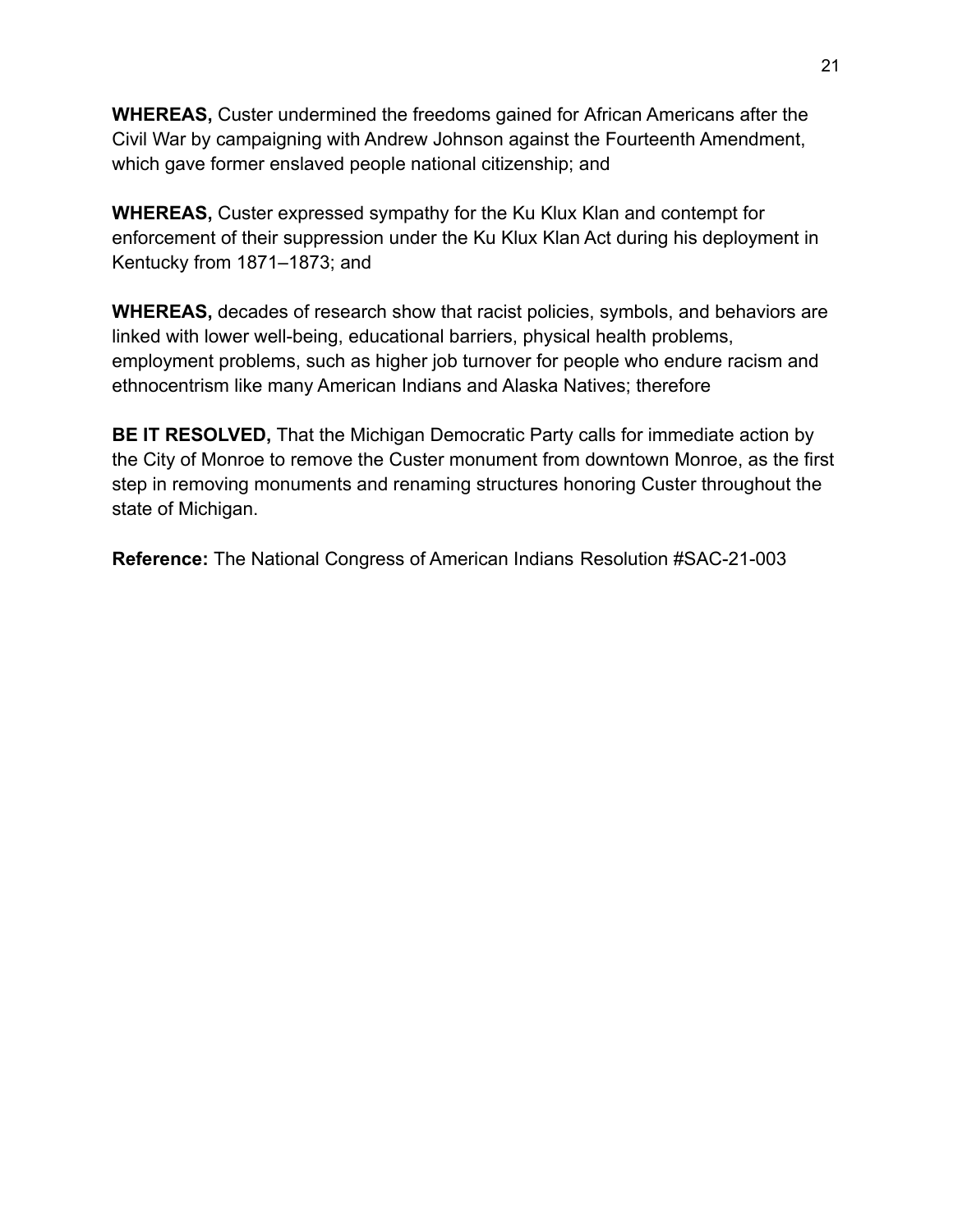### **RESOLUTION CALLING FOR IMPROVED LAWS REGARDING AGRICULTURAL MONOPOLIES AND MINORITY FARMERS**

<span id="page-21-0"></span>**WHEREAS,** The agricultural industry is crucial to Michigan's economy, constituting 21.5% of the state's gross product and approximately 17.2% of the state's total workforce<sup>1</sup>; and

**WHEREAS,** Despite the significance of this industry, Michigan farmers today receive approximately 14.6 cents on every dollar spent by consumers<sup>2</sup>, which is far lower than the 31 cents for every consumer dollar farmers earned in the 1980s<sup>3</sup>; and

**WHEREAS,** A primary reason for this disparity is corporate agricultural monopolies and their unfair business practices, such as six corporations controlling 75% of the world pesticides market; four corporations controlling more than 75% of the global grain trade<sup>4</sup>; and one corporation simultaneously controlling 72% of poultry production, 43% of egg production, and 55% of pork production worldwide<sup>4</sup>; and

**WHEREAS,** To operate, farmers must purchase equipment such as seeds, machinery, and fertilizer from a monopoly-controlled company that engages in price gouging, thus increasing the costs of goods to farmers; and

**WHEREAS**, Influential wholesale buyers also use their power to offer a lower purchase price to farmers selling their harvest, thus forcing farmers to produce higher quantities, which further increases the surplus of product, which in turn further lowers the market price, amplifying a vicious cycle that is not only detrimental to farmers but also to our environment, especially the Great Lakes; and

**WHEREAS,** This increased production also produces more waste in the form of pesticides, fertilizers, and sediment, which makes its way into ground water, surface water, and the Great Lakes, resulting in pesticides being the single highest pollutant found in the Great Lakes<sup>7</sup>; and

**WHEREAS,** Pesticides are a central tool in producing higher yields of crops, but can be incredibly toxic to humans and contribute to a plethora of medical conditions, from cancer to neurological and developmental disorders $6, 7$ ; and

**WHEREAS,** The Saint Joseph River, which runs westerly through Northern Indiana and Southern Michigan, is the single largest contributor of the deadly pesticide Atrazine to the second-largest great lake, Lake Michigan<sup>8</sup>; and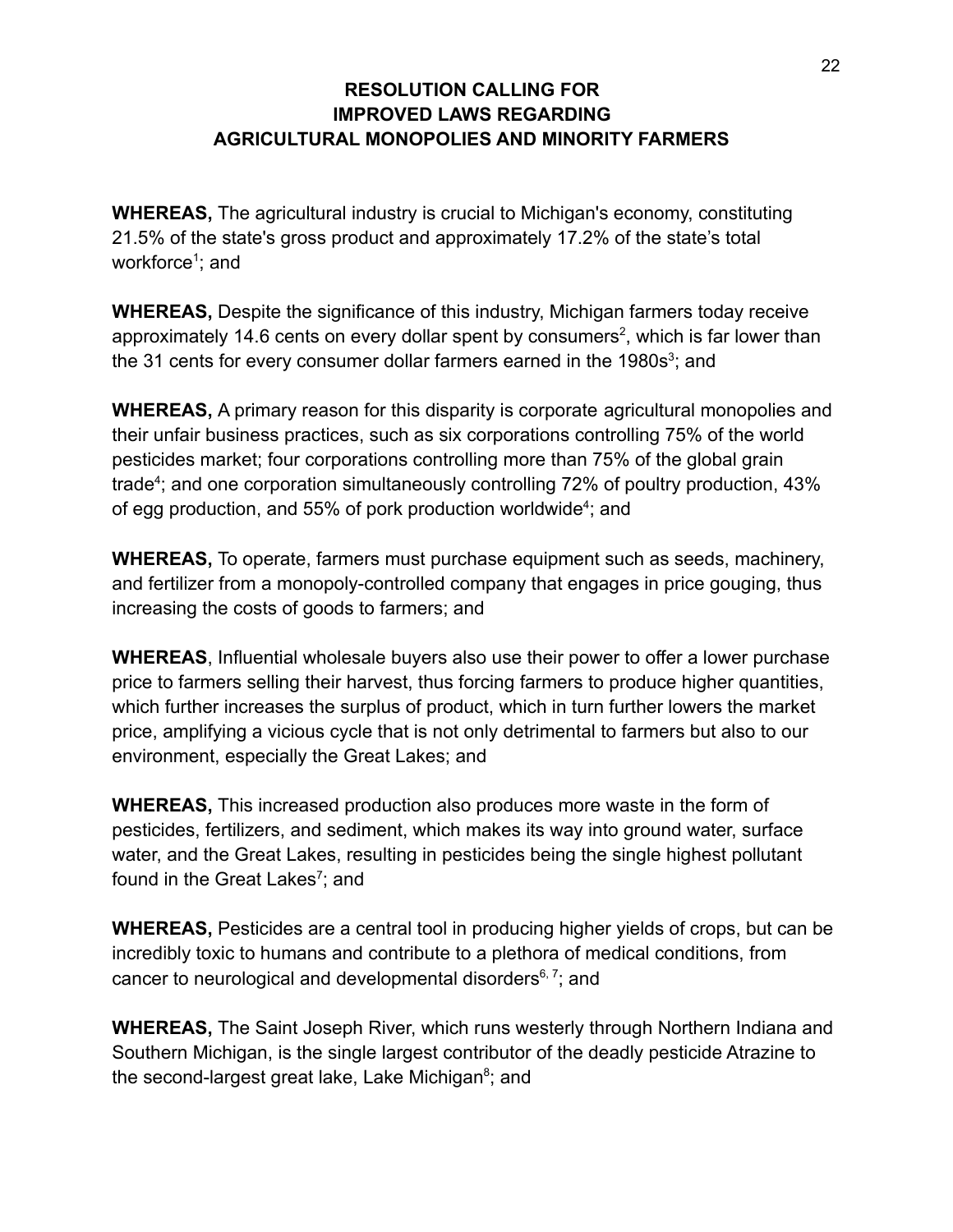**WHEREAS,** The Great Lakes account for 84% of North America's freshwater and 21% of the world's supply of surface freshwater $9$ , so protecting the Great Lakes is in the best interest of Michigan and our nation as a whole; and

**WHEREAS,** Farm bankruptcies in the Midwest are at their highest level in a decade; and

**WHEREAS,** The average age of farmers is 58 with 95% of them being white, creating a need for beginning and minority farmers to have fair access to land and resources to ensure that these groups are represented in the agricultural industry; therefore

**BE IT RESOLVED,** That the Michigan Democratic Party demonstrate its commitment to rural Americans by addressing agricultural monopolies through advocating for antitrust and farm policies that will:

- Ensure a fair price for family farmers by enacting supply-management programs to prevent shortages and surpluses;
- Guarantee farmers a livable wage by establishing price floors and matching supply with demand to guarantee farmers the cost of production and family living expenses;
- Provide state-level relief to assist in preventing independent family farm bankruptcies;
- Enact policies to support minority and beginning farmers so that they have fair access to land and resources;
- Allocate state funding to purchase land and equipment for sustainable farming;
- Provide incentives to community ownership of farmland, thereby allowing more people to work the land and produce food for local consumers; and
- Provide state aid to help farmers make the transition to sustainable agricultural practices which help develop rural communities yet protect the climate and environment, such as financial programs that compensate farmers for improving ecosystems or providing farmers with grants and debt relief.

# **References:**

1. Knudson, W. (2018, July 31). *The Economic Impact of Michigan's Food and Agriculture System*. Product Center.

2. *Farmer's Share*. (2021, January 6). National Farmers Union. https://nfu.org/farmers-share/

3.AFBFA - American Farm Bureau Foundation for Agriculture. (2019). *Does most of the money I pay for food go back to the farmer?* AFBFA 2021.

https://www.agfoundation.org/common-questions/view/does-most-of-the-money-i-pay-fo r-food-go-back-to-the-farmer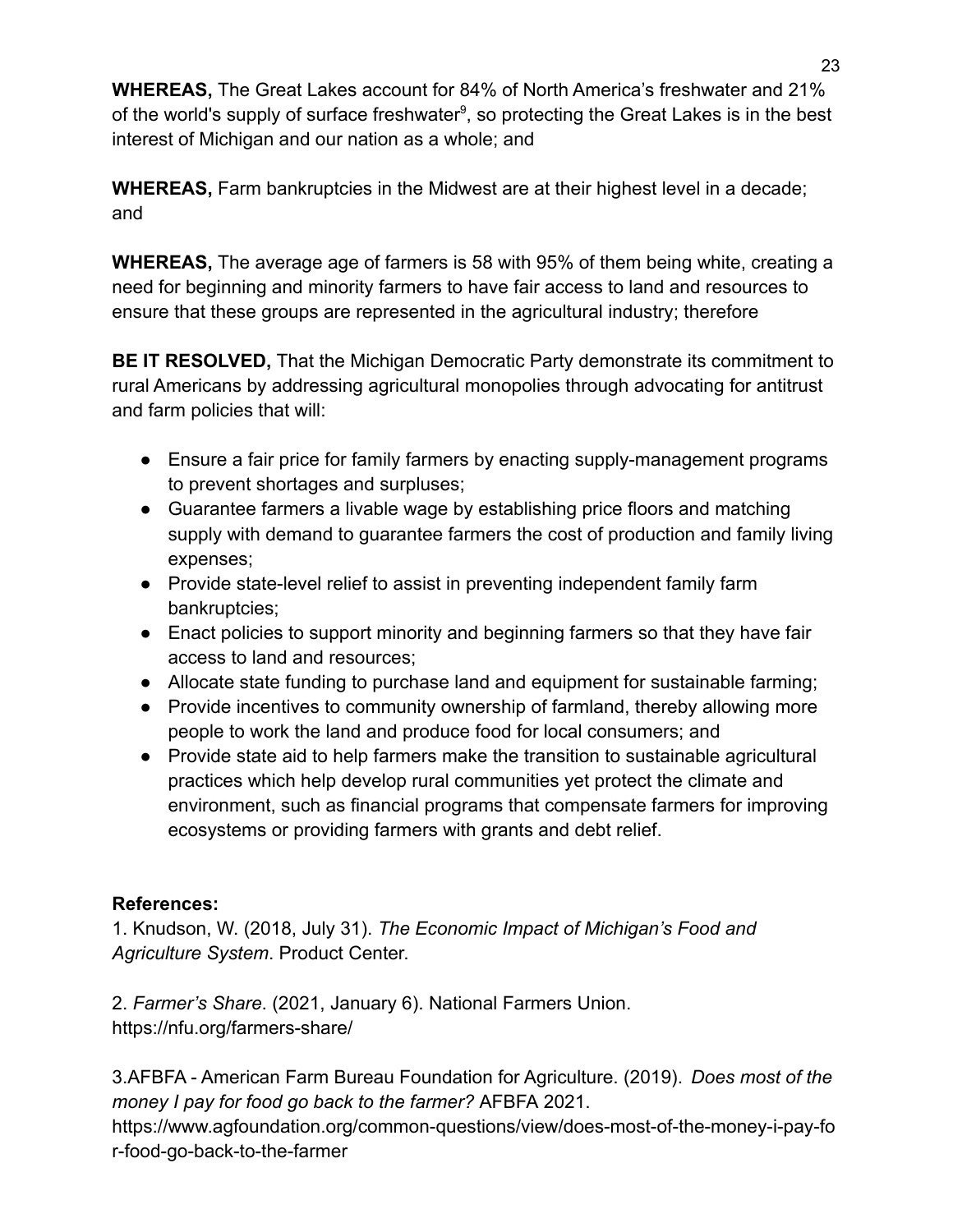4.*Corporate Control of Our Food: Agribusiness*. (2015, September 15). Greenpeace USA.

https://www.greenpeace.org/usa/sustainable-agriculture/issues/corporate-control/#:%7E :text=Only%20four%20corporations%E2%80%94ADM%2C%20Bunge,the%20expense %20of%20native%20crops

5. Agricultural Pollution in the Great Lakes. (2019, June 05). Retrieved January 27, 2021, from

https://www.cleanwateraction.org/features/agricultural-pollution-great-lakes#:~:text=Agri culture%20is%20the%20largest%20contributor,toxic%20algae%20contaminated%20wa ter%20sources

6.Philip, A., Sims, E., Houston, J., & Konieczny, R. (2017, August 15). 63 million Americans exposed to unsafe drinking water. Retrieved January 27, 2021, from https://www.usatoday.com/story/news/2017/08/14/63-million-americans-exposed-unsafe -drinking-water/564278001/

7. *Health Effects of Pesticides in The Great Lakes*. (2012). Case Studies. https://serc.carleton.edu/NAGTWorkshops/health/case\_studies/pesticides\_grea.html

8. *IDEM: St. Joseph River (Lake Michigan) WMP*. (2021). IN.Gov. https://www.in.gov/idem/nps/3202.htm

9. *Facts and Figures about the Great Lakes*. (2020, February 24). US EPA. https://www.epa.gov/greatlakes/facts-and-figures-about-great-lakes

10. *Revitalizing Rural America*. (n.d.). Bernie Sanders Official Website. https://berniesanders.com/issues/revitalizing-rural-america/

11. *Agricultural regions in Michigan*. (n.d.). Project.Geo.Msu.Edu. https://project.geo.msu.edu/geogmich/ag\_regions.html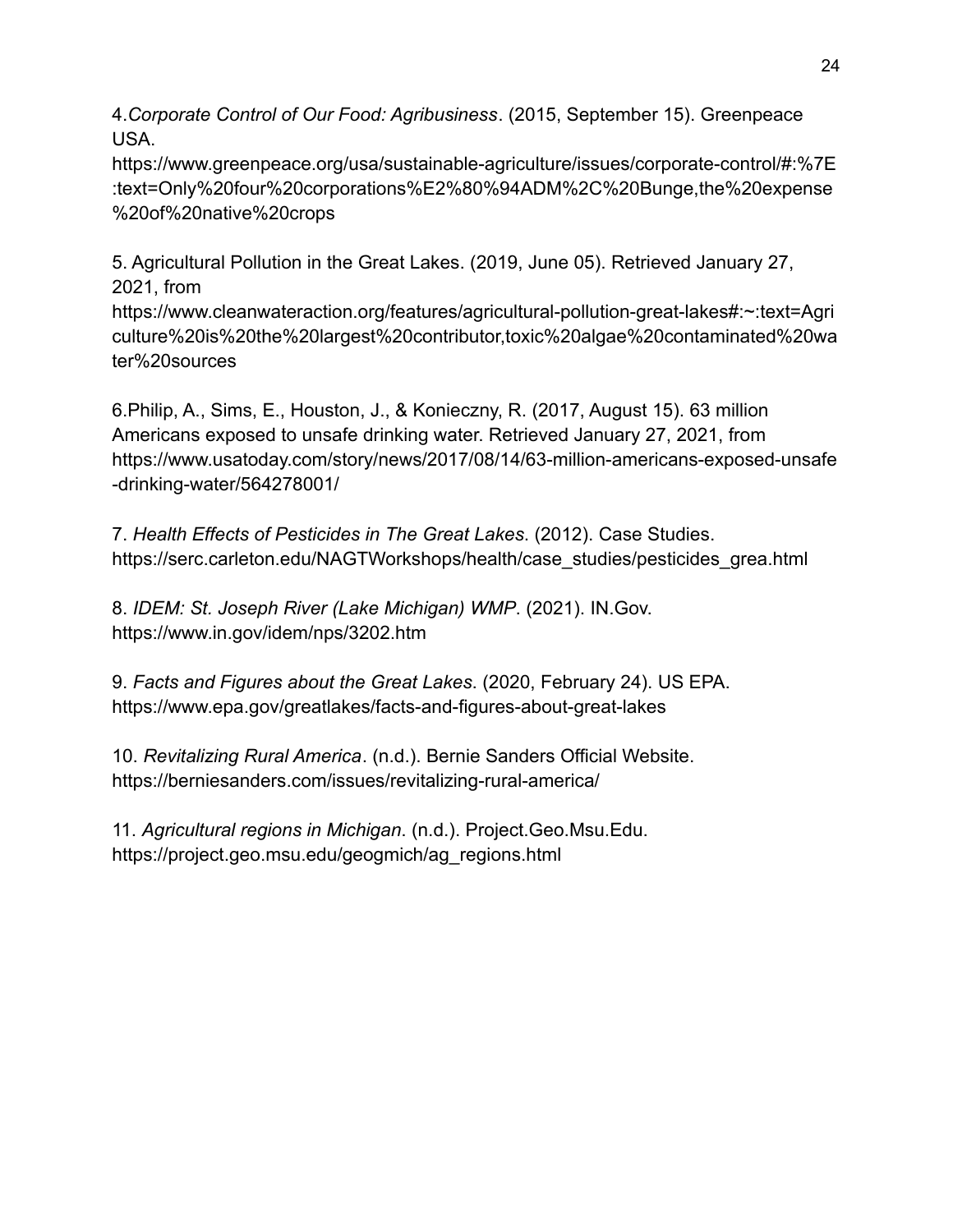# **RESOLUTION CALLING FOR AN INVESTIGATION INTO THE SHELBY TOWNSHIP POLICE CHIEF AND THE HANDLING OF THE ARRESTS OF THE "SHELBY 5"**

<span id="page-24-1"></span><span id="page-24-0"></span>**WHEREAS,** Shelby Township Police Chief Robert Shelide made several unacceptable and disparaging social media posts regarding protestors participating in the national protests surrounding the death of George Floyd, advocating to "let cops take care of the barbarians", calling protestors "wild savages", and calling for "body bags for those subhumans"; and

**WHEREAS,** These crude and clearly unacceptable comments demonstrate an attitude which should not be condoned in his role as a police chief and should not carry over into any actions by the Shelby Township Police Department; and

**WHEREAS,** Numerous civic, community, and advocacy groups across Macomb County were concerned with the subsequent arrests of non-violent protestors who held a peaceful rally and march on October 24, 2020; and

**WHEREAS,** Non-violent protestors known as the "Shelby 5" were charged with multiple felonies and misdemeanors while holding said peaceful rally and march during a demonstration calling for the removal of Shelby Township Chief Robert Shelide; and

**WHEREAS,** Article 1 Section 3 of the Michigan Constitution states that "The people have the right peaceably to assemble"; and

**WHEREAS,** The First Amendment of the United States Constitution states that it is "the right of the people peacefully to assemble"; therefore

**BE IT RESOLVED,** That the Michigan Democratic Party call upon the Office of the Michigan Attorney General to conduct an investigation into the actions taken by law enforcement personnel against the "Shelby 5" to determine whether their civil rights were violated and whether unduly biased attitudes by Chief Shelide were a factor in those actions taken or the conduct of the personnel; and

**BE IT FURTHER RESOLVED,** That the Michigan Democratic Party call upon the Office of the Michigan Attorney General to investigate the legitimacy of the felony and misdemeanor charges brought against the "Shelby 5" by the Office of the Macomb County Prosecutor.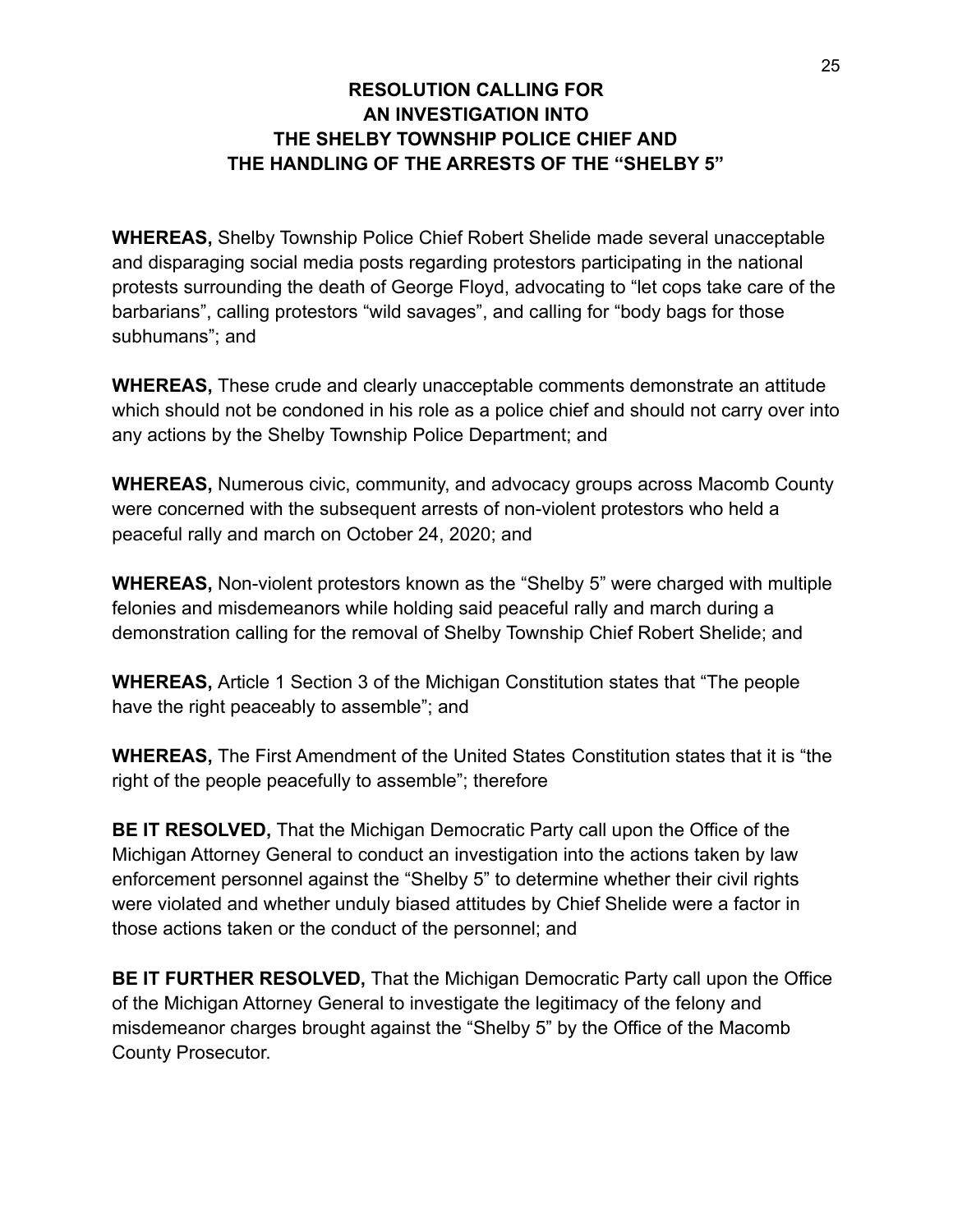#### **RESOLUTION CALLING FOR REINSTATING THE FAIRNESS DOCTRINE**

<span id="page-25-0"></span>**WHEREAS,** The "fairness doctrine" was a rule of the U.S. Federal Communications Commission (FCC) introduced in 1949, requiring the holders of broadcast licenses to present controversial issues of public importance, and to do so in a matter that reflected differing viewpoints; and

**WHEREAS,** In 1987 the FCC abolished the "fairness doctrine" rule; and

**WHEREAS,** The demise of the rule has contributed to the rising level of partisan polarization in the United States; therefore

**BE IT RESOLVED,** that we, the members of the Michigan Democratic Party support devoting airtime to discussing controversial matters of public interest, and to air contrasting views regarding those matters; and

**BE IT FURTHER RESOLVED**, that the Michigan Democratic Party shall encourage the national Democratic Party to join us in supporting this resolution.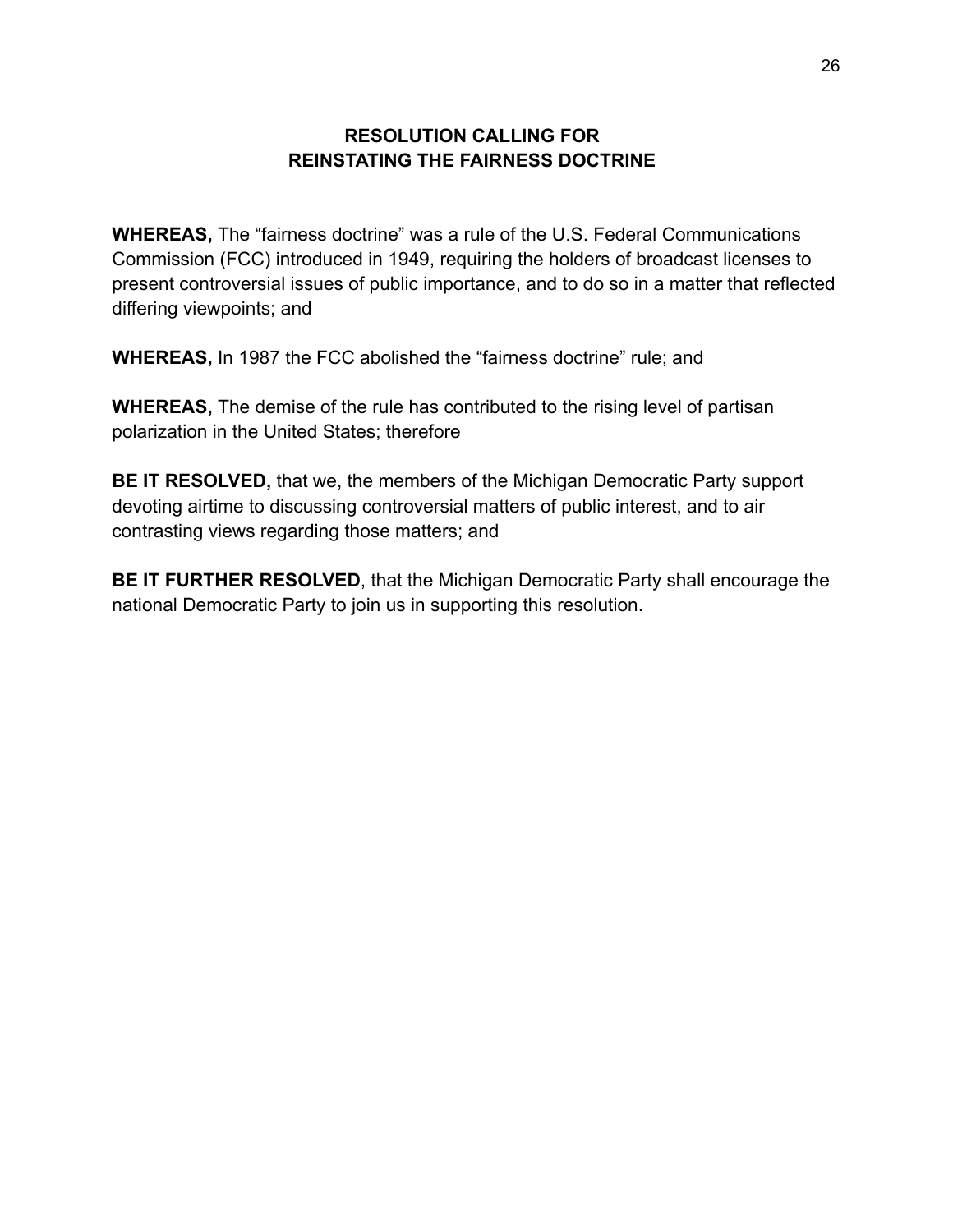#### <span id="page-26-0"></span>**RESOLUTION CALLING FOR IMPROVEMENTS TO NO-FAULT AUTOMOBILE INSURANCE LAWS**

**WHEREAS,** Michigan's repeal of mandatory catastrophic coverage for auto accident injuries is depleting the MCCA fund; and

**WHEREAS,** Due to this depletion, a future shortfall will negatively impact injured Michiganders currently covered by this fund; and

**WHEREAS,** Insurance companies denying payments to caregivers of catastrophically injured Michiganders has already caused caregivers to go out of business and no longer serve the injured; and

**WHEREAS,** If the fund depletes, drivers who maintain unlimited coverage on their policies may not receive future benefits despite paying for them; and

**WHEREAS,** The promised reduction in auto insurance rates for Michigan drivers has not been realized; and

**WHEREAS,** The elimination of mandatory unlimited coverage could cause bankruptcy or necessitate government-paid care for vulnerable road users due to lesser coverage by drivers; therefore

**BE IT RESOLVED,** That the Michigan Democratic Party urge state legislators to improve the provisions for catastrophic coverage of automobile crash injuries in the current no-fault automobile insurance law.